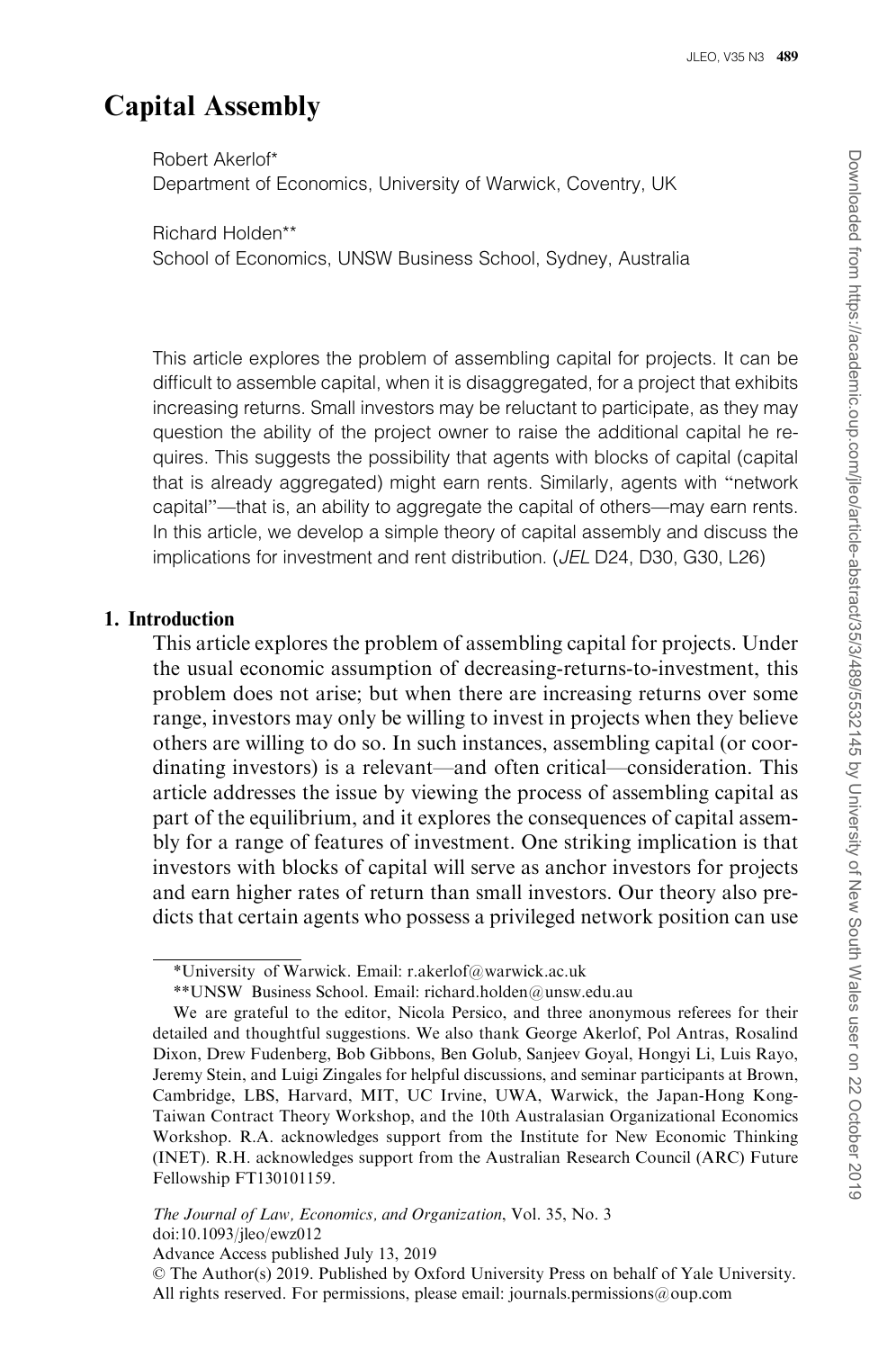their "network capital" to improve overall investment and they receive outsize returns for doing so. Our theory speaks to a fundamental aspect of the investment process that existing models fail to address. In contrast to existing theories, which assume surplus maximization, we emphasize the importance of scarce resources, such as block capital, for the execution of valuable projects. This implies that these resources earn rents—potentially large ones—in market equilibrium. It also implies that institutions may be important, as they may affect the supply of these scarce resources, and hence the extent to which valuable projects are implemented.

We analyze a model in which a project owner tries to raise capital for a project that exhibits increasing returns over some range. We first show that by making an anchor investment in the project, a large investor with a block of capital can move the project from a "bad" equilibrium with low investment to a "good" equilibrium with high investment. Since large investor spurs others to invest by making an anchor investment, he need not finance the entire shift to the good equilibrium himself. We characterize the minimum capital block-size needed to effect a shift to the good equilibrium—as well as the rate of return earned on such an investment. Interestingly, by holding a subordinated claim rather than a senior claim (equity or junior debt), a large investor can move the project to the good equilibrium with a smaller block of capital.<sup>1</sup> We also consider the possibility that a central network actor might substitute for block capital by coordinating small investors.

A key goal of the article is to develop a simple approach to the problem of capital assembly and increasing returns that can be applied in a variety of settings. The details of our analysis, while subtle, can largely be ignored once they have been considered. Our formal model is game-theoretic; but it boils down to a model that is essentially price-theoretic. We present this simpler, price-theoretic treatment in Section 2 and our formal model in Section 3.

There are many "real-world" examples that illustrate the capital-assembly problem. For instance, Warren Buffett's investment in Goldman Sachs demonstrates the power of blocks of capital. In September 2008, soon after the collapse of Lehman Brothers, Buffett provided Goldman with \$5 billion—an investment that greatly increased market confidence in the firm's ability to weather the financial crisis. On the back of Buffett's investment, Goldman raised an additional \$2.5 billion from smaller investors. The deal was made on very favorable terms to Buffett. Berkshire Hathaway (Buffett's company) received a 10% annual dividend on its "perpetual preferred" stock, plus warrants to buy \$5 billion of common stock at  $8\%$  below the previous day's closing price.<sup>2</sup> By comparison, the investors who provided the additional \$2.5 billion did not receive nearly as favorable terms.

<sup>1.</sup> A subordinated claim facilitates coordination; but a large investor may prefer a senior claim if the project is risky. See Section 4 for further discussion.

<sup>2.</sup> See [Bary \(2008\).](#page-22-0)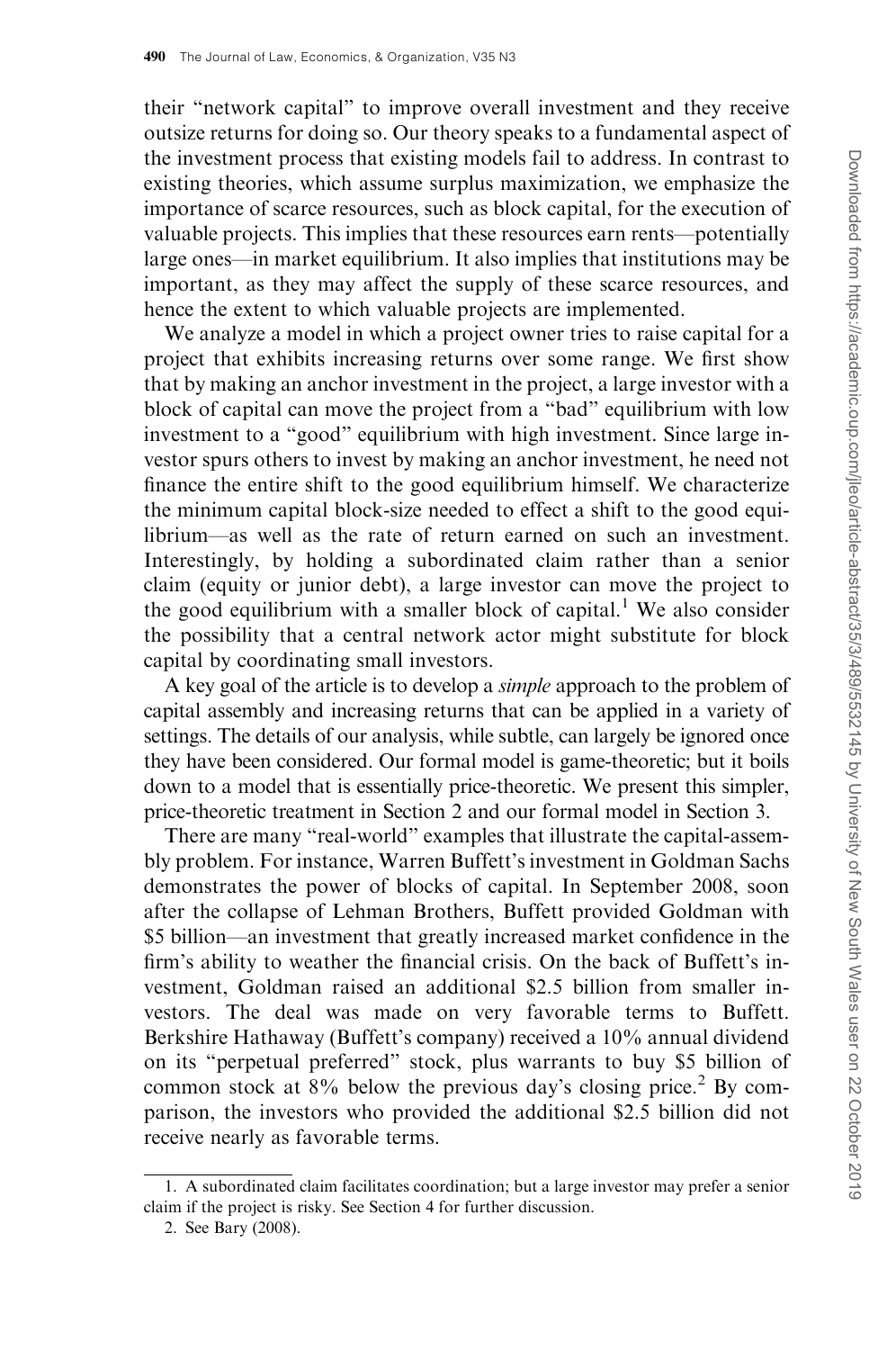The founding of Federal Express, by Fred Smith, provides another example. A sizable amount of capital was required to start the company. Before FedEx could even open its doors, it needed to have in place a fleet of jets, a central hub with sorting facilities, pickup and delivery operations in a large number of cities (initially, 25), and several hundred trained employees. Moreover, FedEx operated at a loss for its first three years while demand for its service grew, in which time the company lost \$40 million. Smith had some initial seed capital (his own trust fund being one source), which he quickly burned through, after which he faced a freeze from investors. The situation became dire, with creditors threatening to stop supplying materials and airports threatening to impound planes.<sup>3</sup> In a last-ditch effort, Smith met with the wealthy industrialist Henry Crown, founder of General Dynamics. Crown agreed to guarantee a \$23.7 million loan from Chase. This block investment helped Smith raise an additional \$52 million and got the company through the critical period where it was operating at a loss. Crown's terms, like Buffett's, were tough. They included, for instance, an option to acquire control of Federal Express (an option which, fortunately for Smith, was never exercised).

There is empirical support for the idea that network connections yield substantial returns. [Hochberg et al. \(2007\),](#page-23-0) for instance, find that socially connected venture capital (VC) firms do especially well. The VC industry, in general, is characterized by strong network ties among VC firms that typically syndicate their deals with others. [Hochberg et al. \(2007\)](#page-23-0) find that the "centrality"<sup>4</sup> of VCs in their network increase their internal rates of return from 15% to 17% for a one-standard deviation increase in centrality. Similarly, they find that the more central a VC firm, the better the performance of its portfolio companies. A one standard deviation change in VC centrality increases the probability that a portfolio company survives its first funding-round from 66.8% to 72.4%. A possible interpretation of their findings is that VC firms provide startups with network capital in exchange for a share of their returns. Indeed, the well-known venture capitalist Marc Andreessen sees his main role as to "give our founders ... networking superpower."<sup>5</sup>

Outside of economics, sociologist Ronald Burt pioneered the idea that social capital matters for finance and entrepreneurship (see [Burt 2004](#page-22-0)). More recently, economists have begun to explore the role of social capital for finance (see [Guiso et al., 2004;](#page-22-0) [Hong et al., 2004, 2005](#page-23-0); and [Gompers](#page-22-0) [et al., 2005\)](#page-22-0). We see our article as contributing to this (still nascent) literature.

<sup>3.</sup> One week, the financial situation was so desperate it seemed FedEx would be unable to fly. The company needed \$24,000 to buy jet fuel; they only had \$5000 in the bank. Smith took the \$5000 and headed to Las Vegas. Fortunately, he won \$27,000.

<sup>4.</sup> In the sense of "eigenvector centrality" ([Bonacich 1972\)](#page-22-0).

<sup>5.</sup> See [Friend \(2015\)](#page-22-0).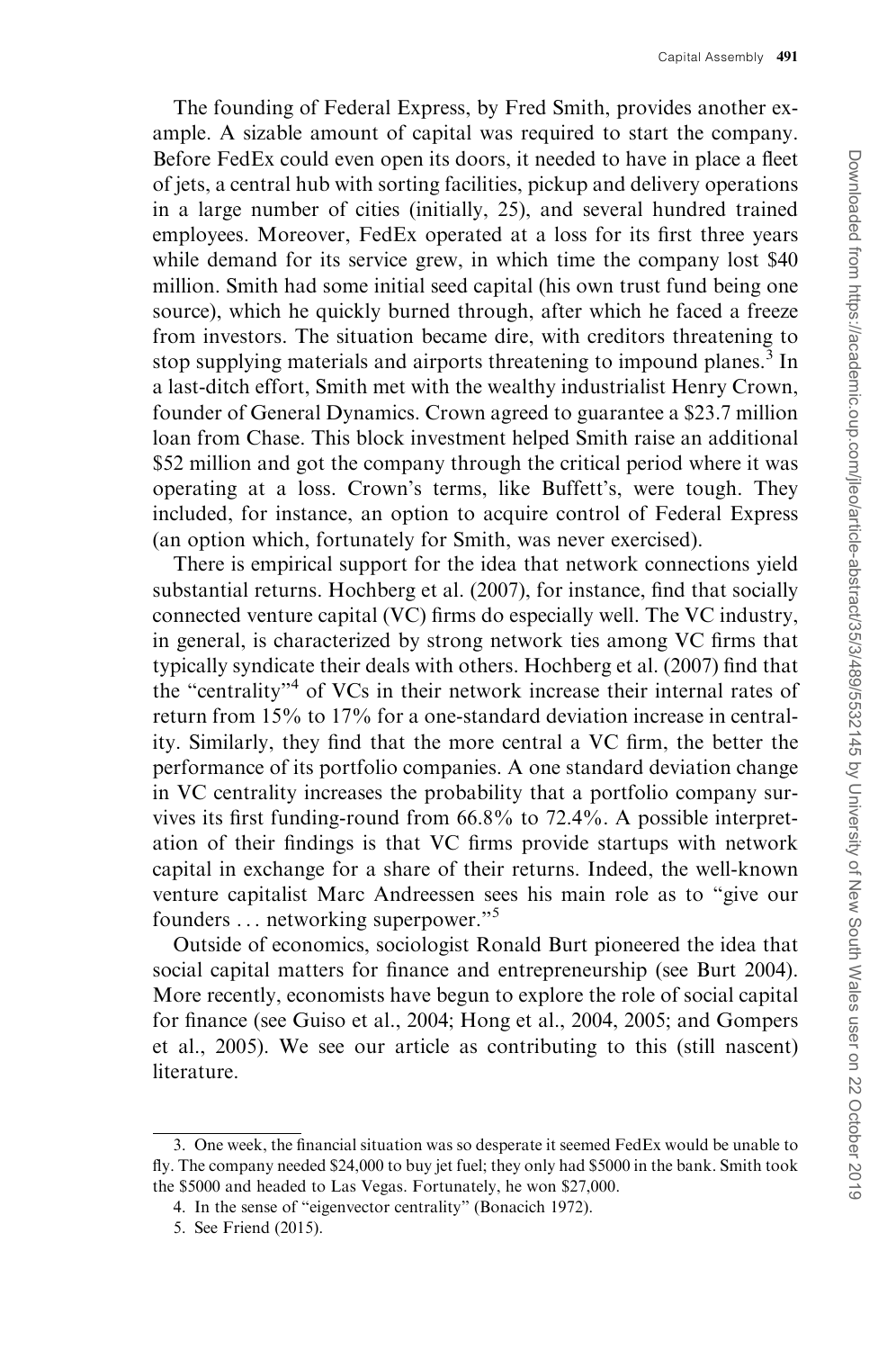The most closely related paper is [Akerlof and Holden \(2016\).](#page-22-0) In that paper, we consider a specific setting in which a networked agent—a "mover and shaker"—can increase aggregate investment and earn a rent. This article gives a more general treatment of the capital-assembly problem; it is also much simpler. We accomplish this by stripping out informational considerations and focusing squarely on agents' coordination problem (using a risk-dominance-style refinement rather than a global-games approach). Our methodology does not require us to make assumptions about the shape of production functions. It reveals the importance of block capital as well as network capital for coordinating investors. Importantly, we are also able to embed our analysis within a market and study the nature of equilibrium: both how block capital and network capital are deployed and the rents they command.

Our article also relates to [Murphy et al. \(1989\)](#page-23-0), who explore the idea that increasing returns can generate multiple equilibria. They propose this as a reason for poverty traps.<sup>6</sup>

There is a large literature in corporate finance on the value of controlling blocks and large shareholders (see [Grossman and Hart 1980](#page-22-0) and [Shleifer and Vishny 1986](#page-23-0) for early contributions and [Becht et al. 2003](#page-22-0) for further discussion and references). In these models, the value of large stakes comes from control rights; but there is scant consideration of the coordination problems involved in raising capital.

Our article connects to the literature on contribution games—especially [Andreoni \(1998\).](#page-22-0) In a charitable-giving context, he considers the role of a large contributor or government in achieving successful coordination.<sup>7</sup> Relative to [Andreoni \(1998\),](#page-22-0) the novel features of our analysis are our focus on an investment context and our examination of the rents associated with playing a pivotal role in coordination.<sup>8</sup>

<sup>6.</sup> In contrast, [Romer \(1986\)](#page-23-0) considers increasing returns that come from technological rather than pecuniary externalities. Relatedly, [Aghion and Howitt \(1992\)](#page-22-0) emphasize the fact that technological innovations improve the quality of products, rendering previous, inferior ones, obsolete. The presence of increasing returns in our model also naturally brings to mind the trade literature on the subject—especially [Krugman \(1980, 1981](#page-23-0)), [Helpman \(1981\),](#page-23-0) and [Helpman and Krugman \(1985\)](#page-23-0). These models focus on a different issue from our article. They assume, in contrast, that the efficient scale can easily be achieved. They explore the trade-off between efficiency (which is achieved by industries being large) and variety (for which consumers have a preference).

<sup>7.</sup> In particular, [Andreoni \(1998\)](#page-22-0) suggests that a charity may wish to select a set of donors to be "leaders" who contribute prior to "followers." We focus, in contrast, on the role of a single anchor investor and characterize how large he must be in order to obtain the goodequilibrium outcome.

<sup>8.</sup> There is also a literature on "catalytic finance" which considers the role of a large, nonstrategic player, such as the IMF, in avoiding coordination failures (see, for instance, [Corsetti et al. 2006](#page-22-0) and [Morris and Shin 2006\)](#page-23-0). These articles focus on what it takes for a publicly-minded actor (e.g., the IMF) to stop a coordination failure. Our focus, in contrast, is on when a selfish actor would find it advantageous to stop a coordination failure (and the rents he would earn). These articles, unlike us, are also interested in the moral hazard implications of bailouts.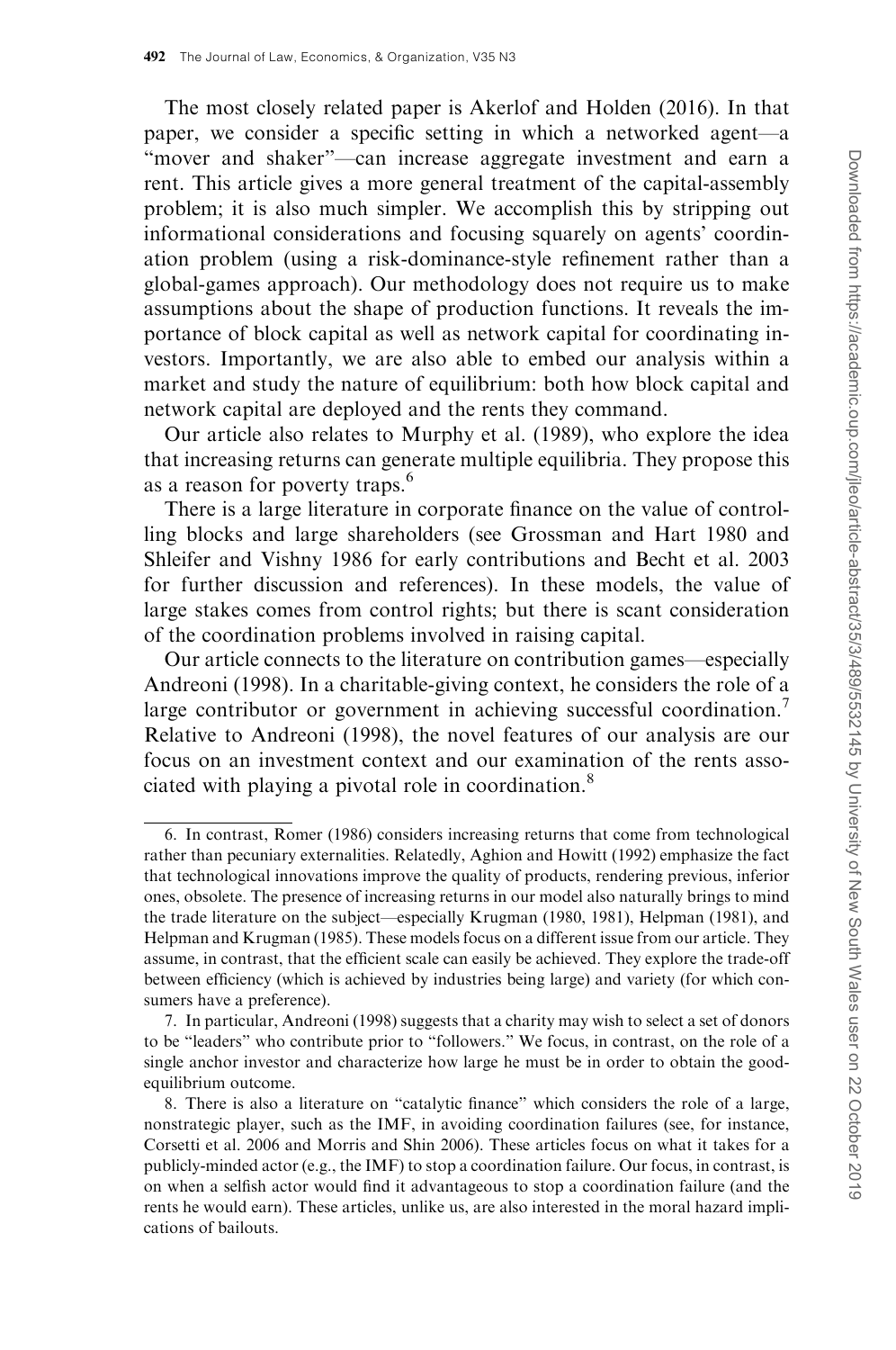Building on the work of [Segal \(1999\),](#page-23-0) who initiated a literature on contracting with externalities, [Bernstein and Winter \(2012\)](#page-22-0) and [Sakovics](#page-23-0) [and Steiner \(2012\)](#page-23-0) study settings where large players can earn rents because of the positive externalities they impose on smaller players. An example would be a shopping mall operator offering a discounted rental rate to a national brand store due to its importance in driving traffic to smaller stores.<sup>9</sup>

Finally, in subsequent work, [Halac et al. \(2018\)](#page-23-0) study a model similar to ours. Their contribution relative to our work is to investigate, in the spirit of [Andreoni \(1998\),](#page-22-0) mechanisms that guarantee a unique Nash equilibrium.<sup>10</sup> Focusing on such mechanisms is relevant, for instance, when the principal is infinitely risk-averse and so, when facing multiple equilibria, fears a terrible outcome; or when (as in our model) the least preferred equilibrium is especially likely to arise.<sup>11</sup>

The remainder of the article is organized as follows. Section 2 gives the simple price-theoretic treatment of our model. Section 3 develops the model more formally. We first examine the role a large investor can play in assembling capital for a project; we then embed our analysis in a market setting (with multiple projects) and analyze the market equilibrium; finally, we discuss how network capital might substitute for block capital. Section 4 considers some issues raised by our theory and Section 5 concludes. Formal proofs are contained in the Appendix.

## 2. A Simple Treatment of the Capital-Assembly Problem

Imagine a project owner is trying to assemble capital for a project. When  $k$ units of capital are invested in the project, it yields a return  $f(k)$ . Our theory can handle production functions with any shape; for the purposes of illustration, though, assume  $f(k)$  has the shape shown in [Figure 1](#page-5-0).<sup>12</sup> The production function in [Figure 1](#page-5-0) exhibits increasing returns for intermediate values of  $k$  and decreasing returns for high and low values of  $k$ .

## Case 1: Small Investors Only

Suppose there are many risk averse investors, each with only a small amount of capital. They can invest in the project or earn a market rate of interest,  $r_{mkt}$ .

<sup>9.</sup> Our setting differs since all players impose externalities on all others (those externalities being proportional to players' sizes). [Bernstein and Winter \(2012\)'](#page-22-0)s and [Sakovics and](#page-23-0) [Steiner \(2012\)'](#page-23-0)s argument why the large player earns rents does not apply in our setting. In our theory, large players earn rents for a different reason: their particular ability to play a coordinating role.

<sup>10.</sup> To guarantee that such mechanisms exist, they impose the assumption that the project succeeds with positive probability even with a single, small investor.

<sup>11.</sup> The game studied by [Halac et al. \(2018\)](#page-23-0) is simultaneous in contrast to the game we study, which is sequential. A further difference is that they focus on the case of a single project and do not analyze market outcomes.

<sup>12.</sup> For a discussion of how our theory generalizes to  $f(k)$  of any shape, see Section 3.4.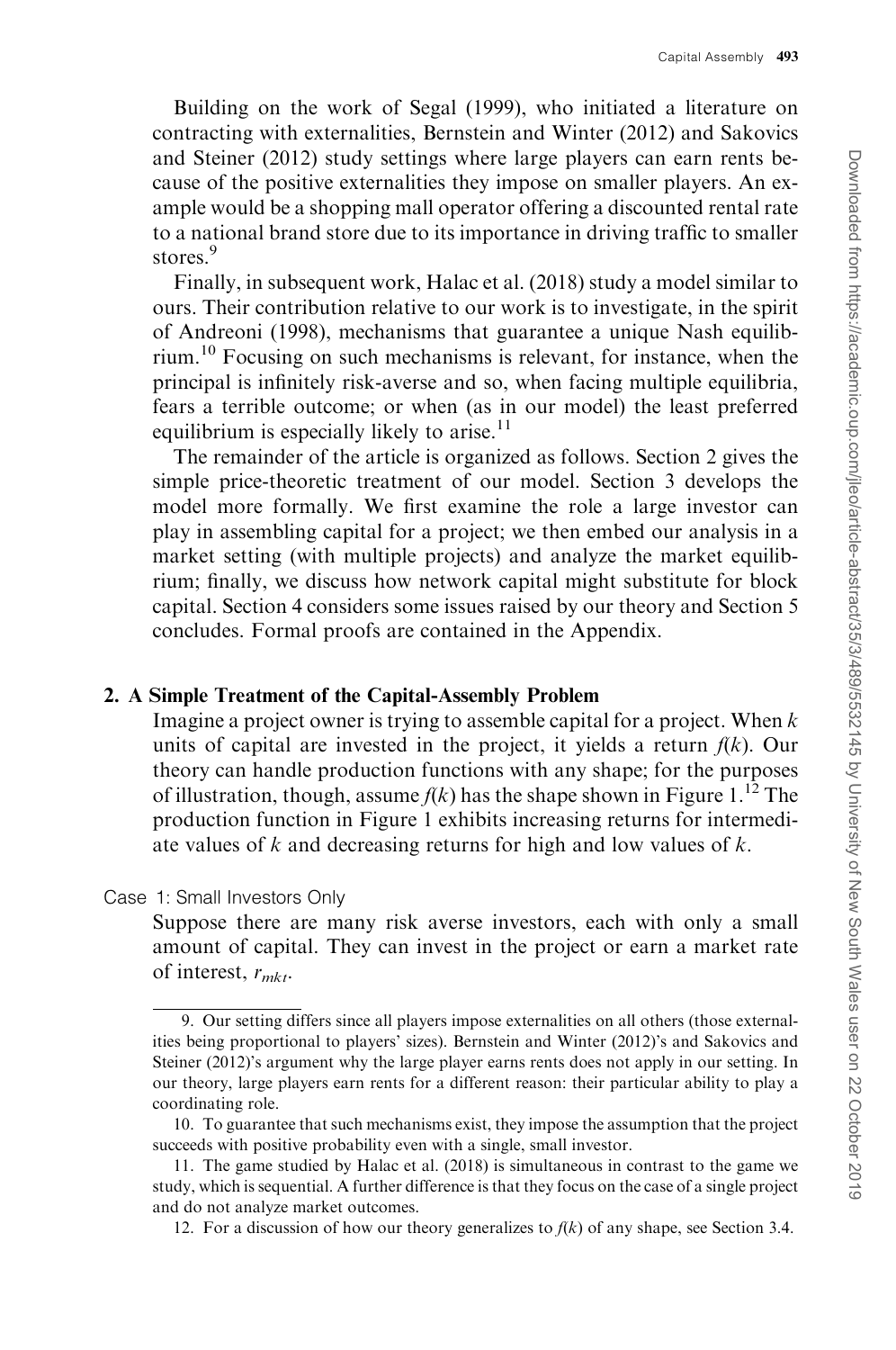<span id="page-5-0"></span>

Figure 1. An Example.

We will show in the next section that there are two equilibria, one good and one bad; however, the bad equilibrium is likely to prevail. In the bad equilibrium, the project owner obtains  $k<sub>L</sub>$  units of capital at the market interest rate and receives a payoff of  $\Delta_1$ . In the good equilibrium, the project owner receives the surplus-maximizing amount of capital,  $k<sub>H</sub>$ , at the market interest rate and receives a payoff of  $\Delta_2 > \Delta_1$ .

Why is the bad equilibrium likely to prevail? Observe that there is a region in which the project is in the "red," yielding an insufficient return to pay off investors ( $f(k) < (1+r_{mkt})k$ ). In Figure 1, this is the region between  $k_M^1$  and  $k_M^3$ , in which  $f(k)$  dips below Line 1. Investors take a risk when they try to coordinate on lending  $k_H$  rather than  $k_L$ , since the project may end up in the region in which it is undercapitalized and in the "red." In game-theoretic terms, the bad equilibrium "risk dominates" the good one. There is a large literature showing that risk dominant equilibria tend to be focal.<sup>13</sup>

To summarize, we find that a bad equilibrium, with a  $k<sub>L</sub>$ -level of investment, is likely to prevail when capital is disaggregated (i.e., investors have only negligible amounts of it).

Case 2: One Large Investor

Let us assume now that, in addition to small investors, there is a large investor with a block of capital of size  $k_{\text{block}}$ .

A large investor with a block of capital can potentially ensure the optimal level of investment  $(k_H)$ . It is obvious that he can do so if  $k_{\text{block}} \geq k_H$ ; but he may be able to bring about the optimal level of investment even if he is unable to fund the entire project. For instance, a block of size  $k_M^3 - k_M^1$  is adequate. Small investors are happy to lend when the project is in the "black"; there is only reluctance to lend between  $k_M^1$ 

<sup>13.</sup> For notable early contributions, see [Cooper et al. \(1990\)](#page-22-0) and [Huyck et al. \(1990\).](#page-23-0)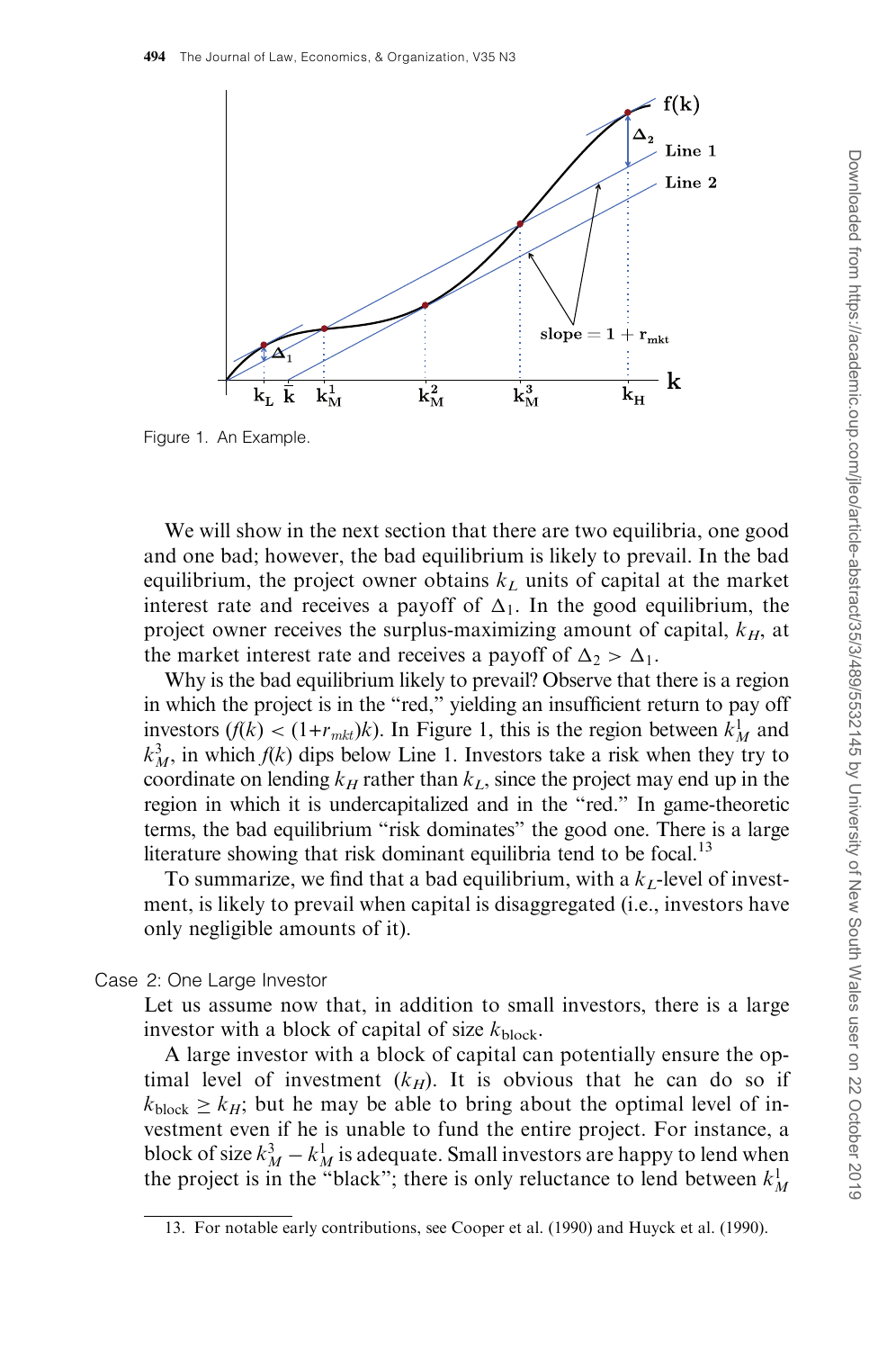and  $k_M^3$ , when the project is in the "red." A block of size  $k_M^3 - k_M^1$  is enough to bridge this gap.

In fact, it turns out that the large investor can bring about the good equilibrium with less capital still. It is sufficient to have a block of size  $\overline{k}$  ( $\overline{k}$ is graphically represented in [Figure 1](#page-5-0)). Suppose the large investor loans  $k$ for the project and, additionally, enables the project owner to pay off small investors first. (This could be achieved either by taking junior debt or equity in the project.) Small investors are paid off in this scenario so long as  $f(k)$  does not dip below Line 2.  $f(k)$  is tangent to Line 2 at  $k_M^2$  but never dips below; hence, small investors are certain to be paid off. Since small investors need not worry about being paid off, they will be willing to provide the project owner with the additional capital he needs to reach the good equilibrium.

Therefore, a large investor with a block of size  $k_{\text{block}} \geq k$  can generate a surplus of size  $\Delta_2 - \Delta_1$ .

Market Rates of Return: Large Versus Small Investors

Consider next a market setting, with many projects, in which interest rates are endogenous. In a competitive capital market, if block capital is scarce, large investors earn higher rates of return than small investors. Large investors receive, in addition to  $r_{mkt}$ , the surplus their blocks help generate.

For example, an investor with a block of size  $k$  who invests in a project of the type shown in [Figure 1](#page-5-0) receives  $(1+r_{mkt})\overline{k}+(\Delta_2-\Delta_1)^{14}$  He therefore earns a rate of return:

$$
\overline{r} = r_{mkt} + \frac{\Delta_2 - \Delta_1}{\overline{k}}.
$$

The difference between large investors' and small investors' rates of return is potentially quite significant. A numerical example helps to illustrate. [Figure 1](#page-5-0) corresponds to a particular numerical example in which  $r_{mkt} = 5\%$  and  $f(k) = 2.55k - 0.0975k^2 + 0.0016k^3 - 0.0000075k^4$ . In the good equilibrium,  $k_H = 100$  and  $\Delta_2 = 25$ ; in the bad equilibrium,  $k_L =$ 10 and  $\Delta_1 = 6.775$ . The block size needed to reach the good equilibrium is  $k = 14.881$ . It follows that  $\bar{r} = 127.5\%$ . Therefore, although a small investor earns a return of 5%, an investor with a block of size  $\overline{k}$  earns a return of 127.5%.

When projects are scarce as well as block capital, the rent distribution may be different. Project owners may capture some rents as well as block holders. Block capital is nonetheless critical for achieving efficient outcomes.

<sup>14.</sup> The project owner receives a payoff of  $\Delta_1$ . Because of competition between project owners to obtain block capital, the block investor receives the entire surplus from reaching the good equilibrium  $(\Delta_2 - \Delta_1)$ .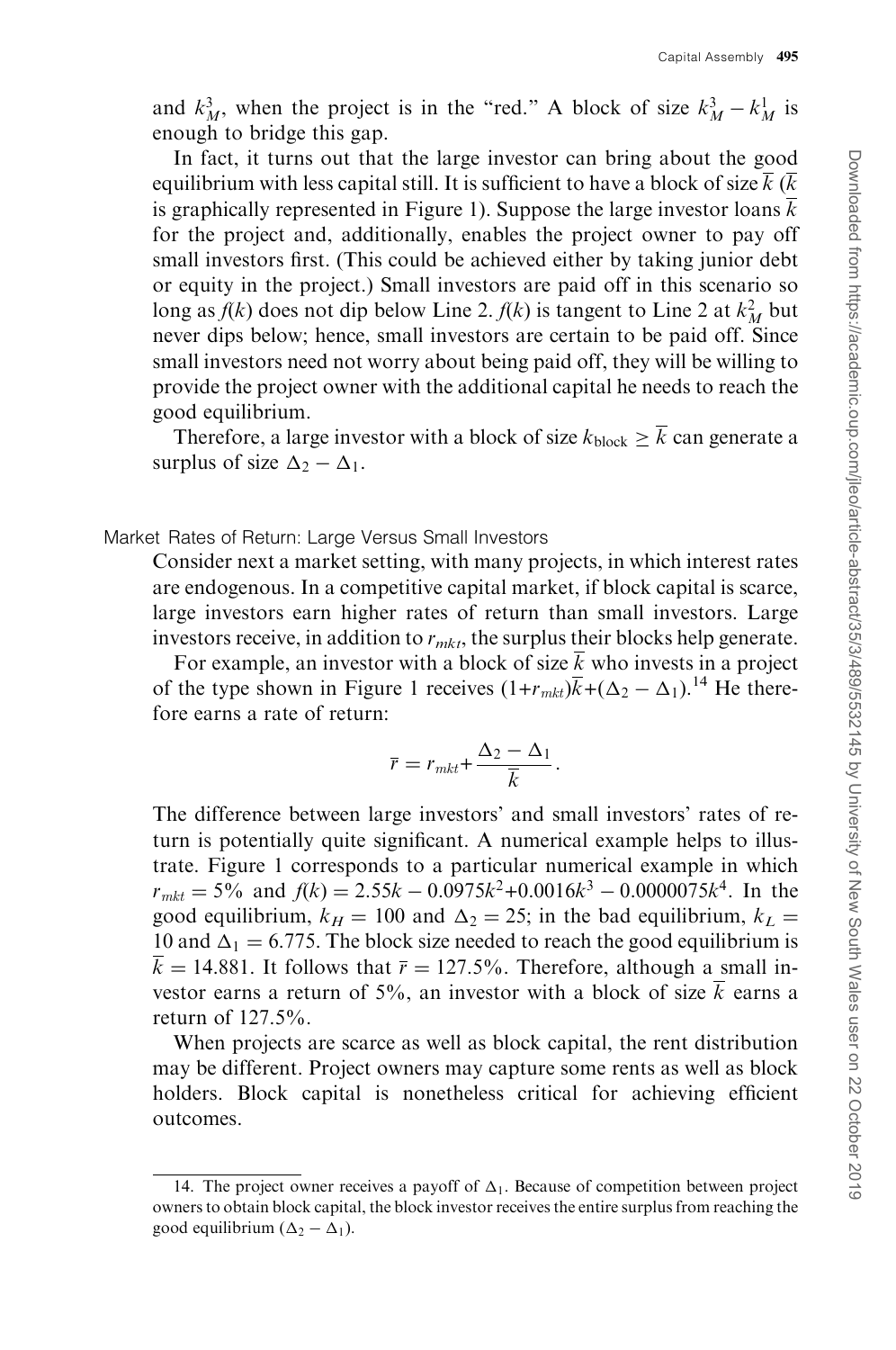#### Network Capital

Suppose investors are networked. It might be possible for a central network actor (C) to use his position to coordinate small investors on a high level of investment. Agent C substitutes for a block investor; hence, he should earn an equivalent rent in a market equilibrium (i.e.,  $\Delta_2 - \Delta_1$  if the block investor for which he substitutes receives a rent of  $\Delta_2 - \Delta_1$ ).

We can think of agent C as possessing "network capital" and we can think of  $\Delta_2 - \Delta_1$  as the rent agent C earns on his network capital.

## 3. The Formal Model

This section develops the model more formally. It is organized along similar lines to Section 2. Sections 3.1 through 3.4 consider a setting in which a project owner is trying to raise capital from investors. We initially assume that there are only small investors; we then show that a large investor can improve the overall level of investment. Section 3.5 moves to a market setting, with many projects, and examines the market equilibrium. Interest rates are endogenous (in contrast to Sections 3.1 through 3.4).

#### 3.1 Setup

The owner of a project is trying to raise capital from a set of potential investors  $(i \in \{1, 2, ..., n\})$ . Each investor possesses a small amount of  $\mathop{\mathrm{capital}}, \delta.$ 

At time 1, the project owner decides (i) how much capital he will try to raise ( $k_P \ge 0$ ) and (ii) the interest rate ( $r_P \ge 0$ ) he will pay to those who invest in the project. We assume the project owner's capital target,  $k<sub>P</sub>$ , must be a multiple of  $\delta$  ( $k_P \in \{0, \delta, 2\delta, 3\delta, \ldots\}$ ).

At time 2, after observing the project owner's choices, potential investors simultaneously decide under what circumstances they are willing to invest in the project. Each investor chooses  $a_i(\kappa) \in \{0, 1\}$  for all values of  $\kappa < k_P$  that are multiples of  $\delta$ .  $a_i(\kappa) = 1$  indicates that investor *i* is willing to invest if the project owner has raised  $\kappa$  units of capital at the point he approaches i.

At time 3, the project owner approaches investors in a random order. Agent i becomes an investor in the project if, when approached, he is willing to invest  $(a_i(\kappa) = 1)$  and the project owner has yet to meet his capital target  $k_P$  ( $\kappa < k_P$ ). Let k denote the total amount of capital raised at time  $3<sup>15</sup>$ 

At time 4, the project yields a return  $f(k)$ . The project owner receives f  $(k) - (1+r<sub>P</sub>)k$  when the project is in the "black" (i.e., when  $f(k) - (1+r<sub>P</sub>)k \ge 0$  and 0 when the project is in the "red." Agents who invested in the project receive a rate of return  $r_p$  when the project is in the "black"; they receive equal shares of  $f(k)$  when the project is in the "red,"

<sup>15.</sup> Note that we assume investors commit to an investment policy. We discuss the role of commitment in our model in greater detail in Section 4.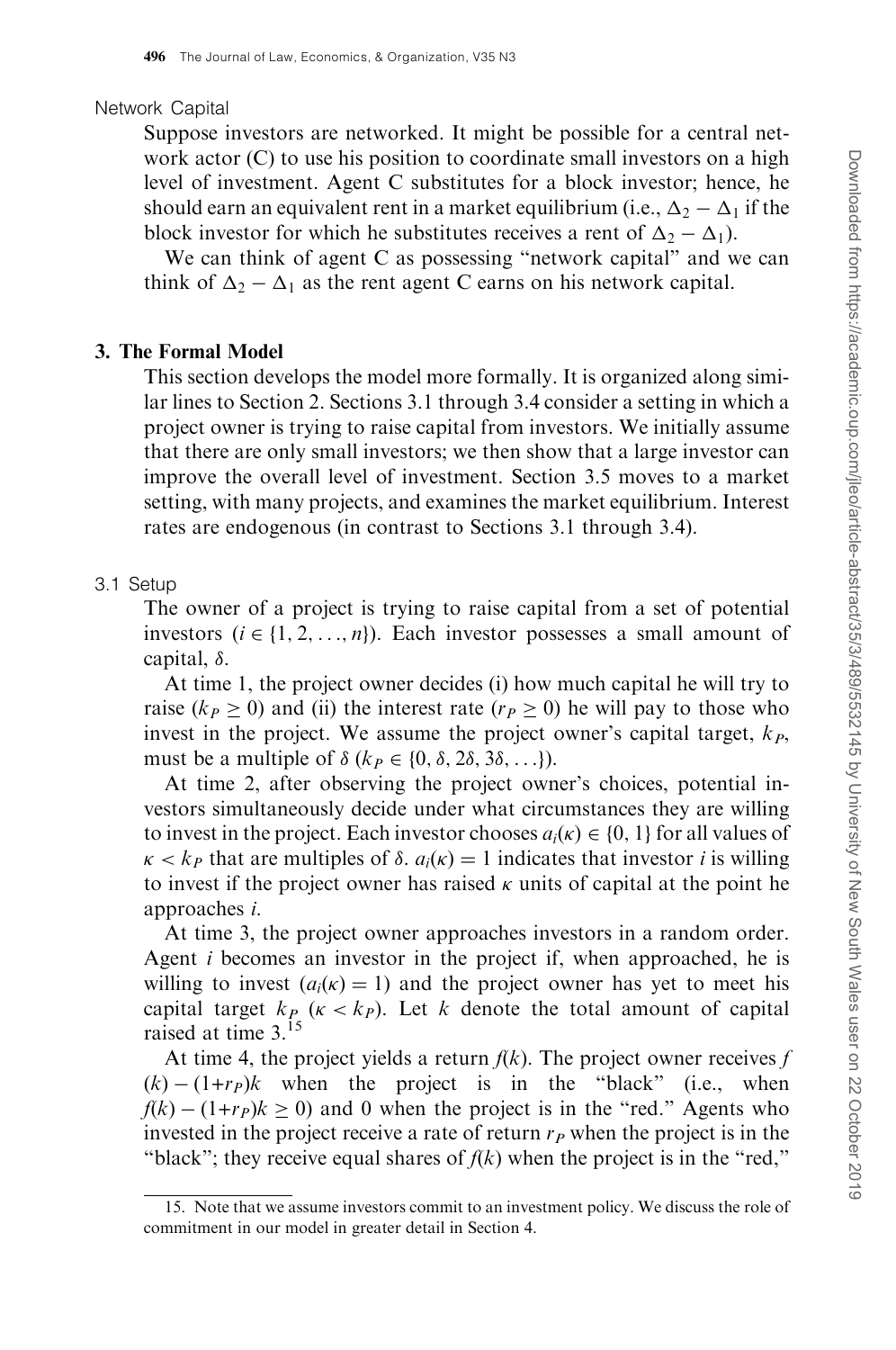with an associated rate of return  $\frac{f(k)}{k} - 1$ . Agents who do not invest in the project receive the market rate of interest,  $r_{mkt}$ .

The project owner is risk neutral. Investor *i*'s utility is given by  $u(w_i)$ , where  $w_i$  denotes the final wealth of investor *i. u* is strictly increasing and weakly concave:  $u' > 0$ ,  $u'' \le 0$ .  $w_i$  is equal to  $\delta(1+r_i)$ , where  $r_i$  is investor *i*'s rate of return. As a tie-breaking rule, we assume, for ease of later exposition, that investors prefer all else equal to choose  $a(\kappa) = 1$  when there is a positive probability of being approached by a project owner who has raised  $\kappa$  and  $a(\kappa) = 0$  otherwise.<sup>16</sup>

We make a set of simplifying assumptions regarding  $f(k)$ . Under these assumptions,  $f(k)$  resembles the production function in [Figure 1.](#page-5-0) Later, we will discuss how our analysis can be generalized. Let  $\pi(k) = f(k)$  $(1+r_{mkt})k$ . We assume:

- (1)  $\pi(k)$  is continuous and  $\pi(0) = 0$ .
- (2)  $\pi(k)$  has its global maximum at  $k_H \leq n\delta$  and  $\pi(k_H) = \Delta_2$ .
- (3)  $\pi(k)$  also has a local maximum at  $k_L < k_H$  and  $\pi(k_L) = \Delta_1$ .
- (4)  $\pi(k) < 0$  if and only if  $k_M^1 < k < k_M^3$ , where  $k_L < k_M^1 < k_M^3 < k_H$ .
- (5)  $\pi(k)$  has its global minimum at  $k_M^2$  and  $\pi(k_M^2) = -\Delta_3$ .
- (6)  $\delta < \min(k_L, \frac{\Delta_3}{1 + r_{mkt}}, k_M^3 k_M^1 \frac{\Delta_3}{1 + r_{mkt}}).$

(7) 
$$
k_L
$$
,  $k_H$ ,  $k_M^1$ ,  $k_M^2$ ,  $k_M^3$ , and  $\frac{\Delta_3}{1+r_{mkt}}$  are all multiples of  $\delta$ .<sup>17</sup>

#### 3.2 Analysis

Let us compare two strategies the project owner might follow. Strategy 1: set out to raise  $k<sub>L</sub>$  at the market rate of interest  $(k<sub>P</sub> = k<sub>L</sub>$  and  $r<sub>P</sub> = r<sub>mkt</sub>$ ). Strategy 2: set out to raise  $k_H$  at the market rate of interest ( $k_P = k_H$  and  $r_P = r_{mkt}$ ). (We will later discuss whether there might be a third strategy that is preferable to these two.)

First, consider what happens when the project owner follows Strategy 1.

*Proposition 1.* Suppose, at time 1, the project owner sets out to raise  $k<sub>L</sub>$ at interest rate  $r_{mkt}$ . In the unique Nash equilibrium of the time-2 subgame, the project owner successfully raises  $k<sub>L</sub>$  and receives a payoff of  $\Delta_1$ .

The project owner only seeks to raise  $k<sub>L</sub>$  and the project is in the black for all  $k \le k_L$ . Therefore, the project owner has no trouble raising  $k_L$  from investors.

Now, consider what happens when the project owner follows Strategy 2.

<sup>16.</sup> If we were to eliminate this tie-breaking rule, we would obtain nearly identical results. We use this tie-breaking rule so that, in our later analysis, it is not necessary to assume that the project owner pays small investors slightly more than the market rate  $(r_{mkt}+\epsilon)$ .

<sup>17.</sup> We make Assumption 7 purely for ease of exposition, in order to avoid "integer issues."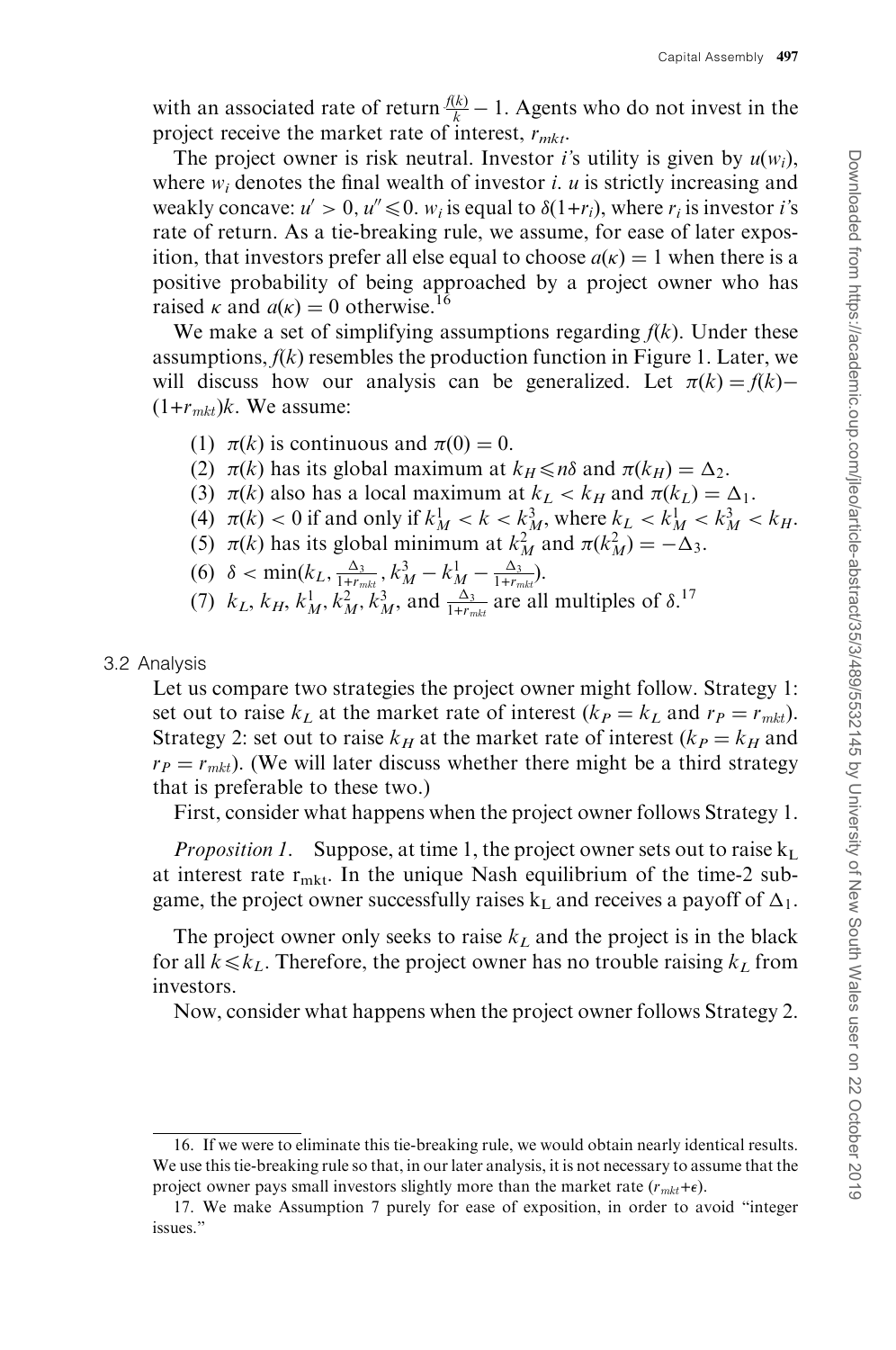Proposition 2. Suppose, at time 1, the project owner sets out to raise  $k_H$  at interest rate  $r_{mkt}$ . There are two Nash equilibria of the time-2 subgame:

- (1) In one, the project owner only raises  $k_M^1$  and receives a payoff  $of  $0$$ .
- (2) In the other, the project owner successfully raises  $k_H$  and receives a payoff of  $\Delta_2$ .

The time-2 subgame is a coordination game with two equilibria. In Equilibrium 1, investors are willing to invest up to the point the project dips into the red  $(a_i(\kappa) = 1$  if and only if  $\kappa < k_M^1$ ); this results in the project owner raising  $k_M^1$ . In Equilibrium 2, investors are willing to invest even when the project is in the red  $(a_i(\kappa) = 1$  for all  $\kappa$ ); this results in the project owner raising  $k_H$ .

Observe that Strategy 1 yields a higher payoff if Equilibrium 1 prevails, whereas Strategy 2 yields a higher payoff if Equilibrium 2 prevails. As we will see presently, Equilibrium 1 involves less strategic risk than Equilibrium 2. Therefore, the project owner has good reason to think Equilibrium 1 will prevail and he has good reason to select Strategy 1.

[Harsanyi and Selten \(1988\)'](#page-23-0)s concept of risk dominance captures the idea that certain equilibria in coordination games may involve less strategic risk than others. Suppose a (symmetric)  $2 \times 2$  coordination game has two pure-strategy Nash equilibria,  $(U, U)$  and  $(D, D)$ . Players may be uncertain whether the other player intends to play  $U$  or  $D$ . Harsanyi and Selten say that  $(U, U)$  risk dominates  $(D, D)$  if players prefer to play U when the other player chooses U with probability  $\frac{1}{2}$  and D with probability  $\frac{1}{2}$ .

Harsanyi and Selten's original article focuses on a limited class of games; however, an equilibrium concept proposed by [Kets and](#page-23-0) Sandroni  $(2017)$ —"introspective equilibrium"—is more general.<sup>18</sup> Introspective equilibrium is based upon level-k thinking (see [Crawford](#page-22-0) [et al. 2013](#page-22-0) for a survey). Kets and Sandroni assume that each player has an exogenously-given "impulse" which determines how he plays at level 0. At level  $k > 0$ , each player formulates a best response to the belief that opponents are at level  $k - 1$ . Introspective equilibrium is defined as the limit of this process as  $k \rightarrow \infty$ . A formal definition follows.

Definition 1 (Introspective Equilibrium at Time 2).

<sup>18.</sup> Several articles have suggested alternative approaches to risk dominance, such as [Morris et al. \(1995\)](#page-23-0) and [Kojima \(2006\)](#page-23-0). Our reason for using [Kets and Sandroni \(2017\)'](#page-23-0)s approach is that it permits a natural interpretation of "network capital." One can think of network capital as stemming from the ability to flip the "impulses" of agents to whom one is connected.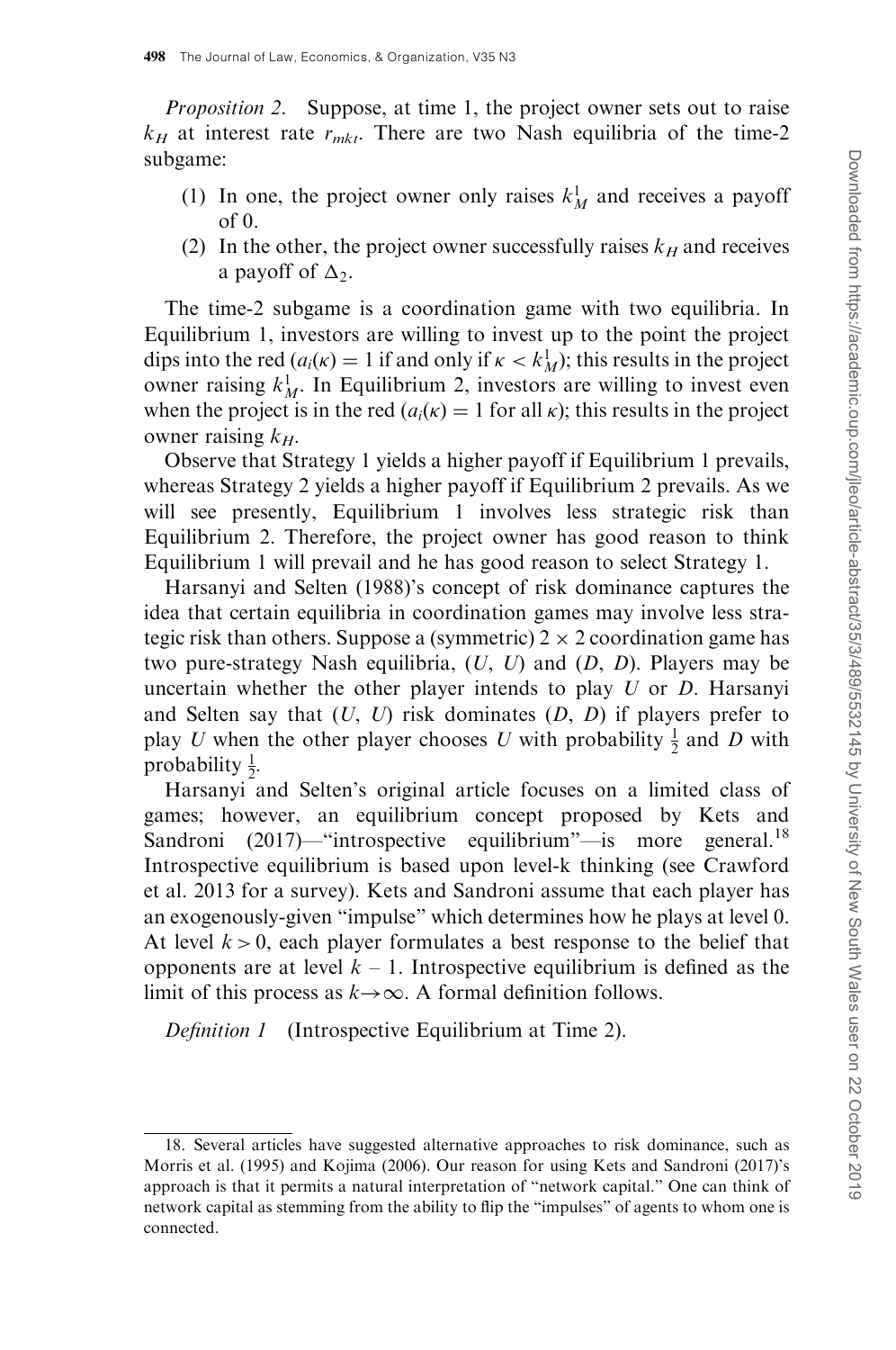Investors are endowed with level-0 choices  $\overline{a}_{i0}(\kappa)$  called impulses. An introspective equilibrium is constructed as follows:

- (1) Level  $k = 1, 2, \ldots$ , denoted  $\{\overline{a}_{ik}(k)\}_{i=1}^n$ , is obtained by letting each investor best-respond to the belief that other investors are at level  $k - 1$ .
- (2) An introspective equilibrium is the limit as  $k \rightarrow \infty$ :

$$
\{a_i^*(\kappa)\}_{i=1}^n = \lim_{k \to \infty} {\overline{a}_{ik}(\kappa)}_{i=1}^n.
$$

When players are uncertain regarding each others' impulses, they face the type of strategic risk envisioned by Harsanyi and Selten. In such settings, introspective equilibrium is akin to a risk dominance refinement.

With this in mind, we make the following two assumptions regarding impulses:<sup>19</sup>

- (1) With probability  $\theta$ , an investor's impulse is to always invest  $(\overline{a}_{i0}(\kappa) = 1$  for all  $\kappa$ ); with probability  $1 - \theta$ , an investor's impulse is to never invest  $(\overline{a}_{i0}(\kappa) = 0$  for all  $\kappa$ ).
- (2) It is common knowledge that  $\theta$  is drawn from the uniform-[0, 1] distribution.

Under these assumptions, Equilibrium 1 is the unique introspective equilibrium of the time-2 game (see Proposition 3). In this sense, it risk dominates Equilibrium 2.

Proposition 3. Suppose the project owner follows Strategy 2 at time 1. For all realizations of investors' impulses, Equilibrium 1 is the unique introspective equilibrium of the time-2 subgame.

Hence, when investors follow the introspective equilibrium, the project owner prefers Strategy 1 to Strategy 2. A remaining question is whether there might be a Strategy 3 that the project owner prefers to both Strategies 1 and 2. Clearly, it would not be optimal to offer an interest rate below the market rate since this leads to zero investment. It might be optimal, though, to offer a rate greater than  $r_{mkt}$ . Doing so might get agents to overcome their fear of investing in the project when it is in the red. Specifically, Strategy 3 would involve offering an interest rate  $\tilde{r} > r_{mkt}$ and seeking to raise  $\tilde{k} = \arg \max_k [f(k) - (1+\tilde{r})k].$ 

Proposition 4 (stated below) says that, if agents are sufficiently risk averse, Strategy 1 is optimal.<sup>20</sup> There are two reasons for this result. First, if agents are sufficiently risk averse, no above-market interest rate will induce agents to invest when the project is in the red. Second, even if it is possible to induce agents to invest in the project when it is in the red, it

<sup>19.</sup> Our results (in particular, Proposition 3) are robust to a wide range of assumptions regarding impulses.

<sup>20.</sup> There is a finite lower bound on how risk averse agents must be in order for Strategy 1 to be optimal. Furthermore, this bound remains finite as  $\delta \rightarrow 0$ .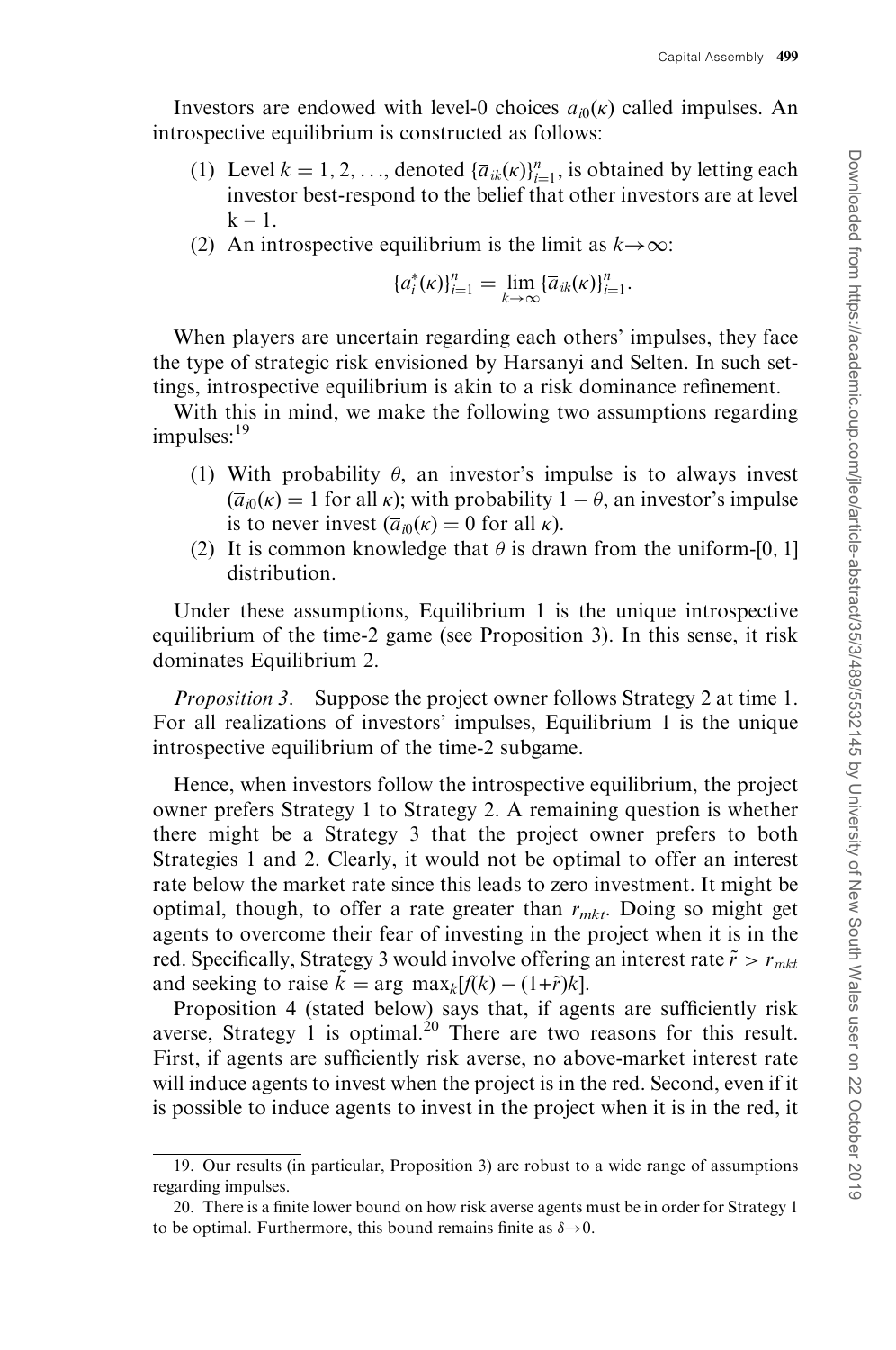may require paying a high interest rate. If  $\tilde{r}$  is large, the project owner's payoff from raising  $\tilde{k}$  at rate  $\tilde{r}$  will be less than the payoff from following Strategy 1  $(\Delta_1)$ . In other words, the cost to the project owner of paying the higher interest rate may exceed the benefit.

Proposition 4. Suppose investors follow the introspective equilibrium at time 2. There exists a  $\bar{\rho}$  such that the project owner prefers Strategy 1 to any other strategy whenever investors' risk aversion exceeds  $\bar{\rho}$  (that is,  $\rho$  $(w) > \overline{\rho}$  for all w, where  $\rho(w) = -\frac{u'(w)}{u''(w)}$  denotes investors' coefficient of absolute risk aversion.)

Henceforth, we will assume that investors follow the introspective equilibrium. We will also focus on the case where Strategy 1 is optimal. We focus on this case for simplicity; but a version of our argument regarding the value of block capital goes through even when Strategy 3 is optimal. In that case, block capital reduces the interest rate the project owner needs to pay to small investors.

3.3 A Large Investor

Suppose that, in addition to small investors, there is one large investor with a block of capital of size  $k_{block}$  (where  $k_{block}$  is a multiple of  $\delta$ ). The large investor has the same utility function as small investors; and, like small investors, his outside option yields a rate of return  $r_{mkt}$ . At time 1, the large investor can make a loan to the project owner. A loan contract between the project owner and the large investor specifies five things:

- (1) The loan size ( $k_{\text{large}} \le k_{\text{block}}$ ).
- (2) The interest rate  $(r_{\text{large}})$ .
- (3) Whether the loan is junior seniority or standard seniority.
- (4) The point at which the loan is to be made  $(k<sub>large</sub>)$ .
- (5) The amount of capital the project owner will try to raise from small investors  $(k_P)$  and the interest rate he will pay them  $(r_P)$ .

Points 3 and 4 require further elaboration. We assume the loan can either be junior seniority or standard seniority. If it is junior seniority, the large investor gets paid off after small investors. If the loan is standard seniority, the large and small investors have the same seniority; when the project is in the red, the large investor receives a fraction of  $f(k)$  proportional to the amount of capital he loaned  $(\frac{k_{\text{large}}}{k})$ .

 $k<sub>large</sub>$  denotes the point at which the large investor makes a loan. We assume that the large investor puts  $k<sub>large</sub>$  into the project at the point the project owner has raised  $\kappa_{\text{large}}$  from small investors. If the project owner never manages to raise  $\kappa_{\text{large}}$  from small investors, the large investor does not put capital into the project and he earns the market rate of interest on  $k_{block}$ .

We assume that the project owner and the large investor engage in Nash bargaining over the contract and have equal bargaining power.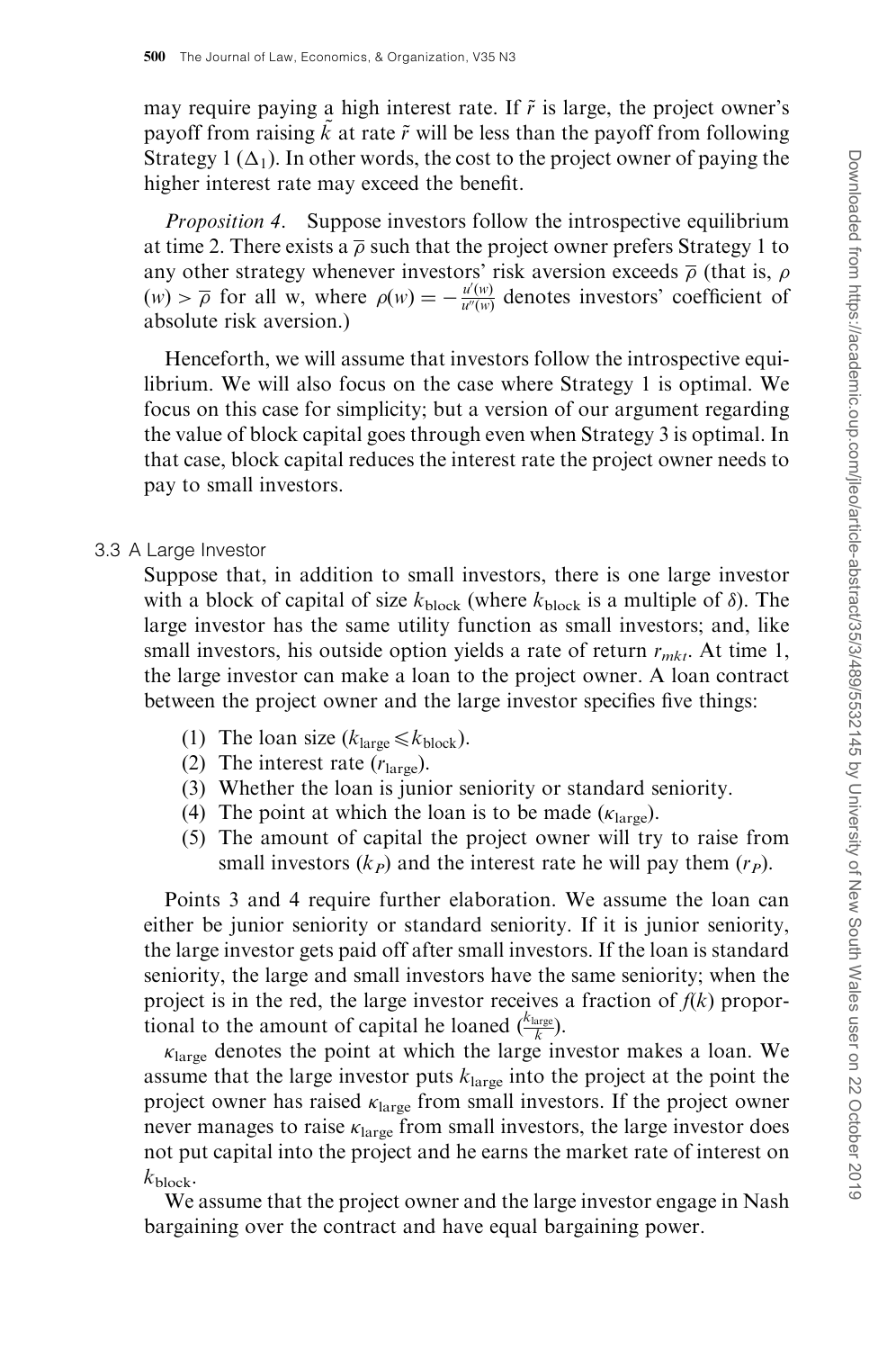Analysis

If a large investor has sufficient capital, he can help the project owner reach  $k_H$ . For instance, if  $k_{block} \geq k_H$ , the large investor can loan the project owner all the capital he needs ( $k_{\text{large}} = k_H$ ).

It is natural to ask how large  $k_{\text{block}}$  must be in order for the large investor to help the project owner reach  $k<sub>H</sub>$ . First, suppose the large investor makes a standard-seniority loan. A block of size  $k_M^3 - k_M^1 - \delta$  is sufficient in this case. The large investor can lend  $k_M^3 - k_M^1 - \delta$  after the project owner has raised  $k_M^1$  from small investors  $(k_{\text{large}} = k_M^3 - k_M^1 - \delta)$ and  $\kappa_{\text{large}} = k_M^1 + \delta$ , thereby bridging the region where the project is in the red and small investors are unwilling to invest. If the block size is any smaller, though, it is impossible to reach  $k<sub>H</sub>$ .

Now suppose the large investor makes a junior-seniority loan. To reach  $k<sub>H</sub>$ , the block only needs to be large enough to ensure that small investors are paid off. It is easily shown that the minimum block-size that is sufficient to reach  $k_H$  is  $\overline{k} = \frac{\Delta_3}{1 + r_{mkt}}$  and  $\overline{k} < k_M^3 - k_M^1 - \delta$ . The block can be invested before—or just after—the project owner has raised  $k_M^1$  from small investors:  $\kappa_{large} \le k_M^1 + \delta$ .

This leads to Proposition 5.

*Proposition 5.* The following describes the equilibrium when there is a large investor:

- (1) The project owner raises a total of  $k_H$  if  $k_{block} \ge k$ ; the project owner raises  $k<sub>L</sub>$  otherwise.
- (2) The large investor's payoff is equal to  $(1+r_{mkt}) \cdot k_{block} + \frac{\Delta_2 \Delta_1}{2}$  if  $k_{\text{block}} \geq k$ ; the large investor's payoff is  $(1+r_{mkt}) \cdot k_{\text{block}}$  otherwise.
- (3) When  $k_{block} \ge k$ , the contract between the project owner and the large investor involves a loan of size  $k_{\text{large}} \geq k$ . Furthermore, the loan is of junior-seniority if  $k_{\text{large}} < k_M^3 - k_M^1 - \delta$ .

Observe that if the large investor is able to help the project owner reach  $k_H$ (i.e.,  $k_{block} \ge k$ ), he earns a higher rate of return than small investors. In addition to earning  $r_{mkt}$ , he receives half of the surplus associated with reaching  $k_H \left( \frac{\Delta_2 - \Delta_1}{2} \right)^{21}$ .

Discussion

We have *assumed* that the large investor makes his investment decision before small investors (at time 1 rather than time 2). This raises the question whether the rents earned by the large investor are a consequence of his size or the order in which he is approached.

<sup>21.</sup> Even if the condition of Proposition 4 is not satisfied and it is possible to raise more than  $k_L$  from small investors by paying them in excess of  $r_{mkt}$ , block capital still generates a surplus. It generates a surplus since it eliminates the need to pay small investors more than  $r_{mkt}$ . Consequently, the large investor and the project owner still bargain over a surplus and the large investor earns a rent on his block capital.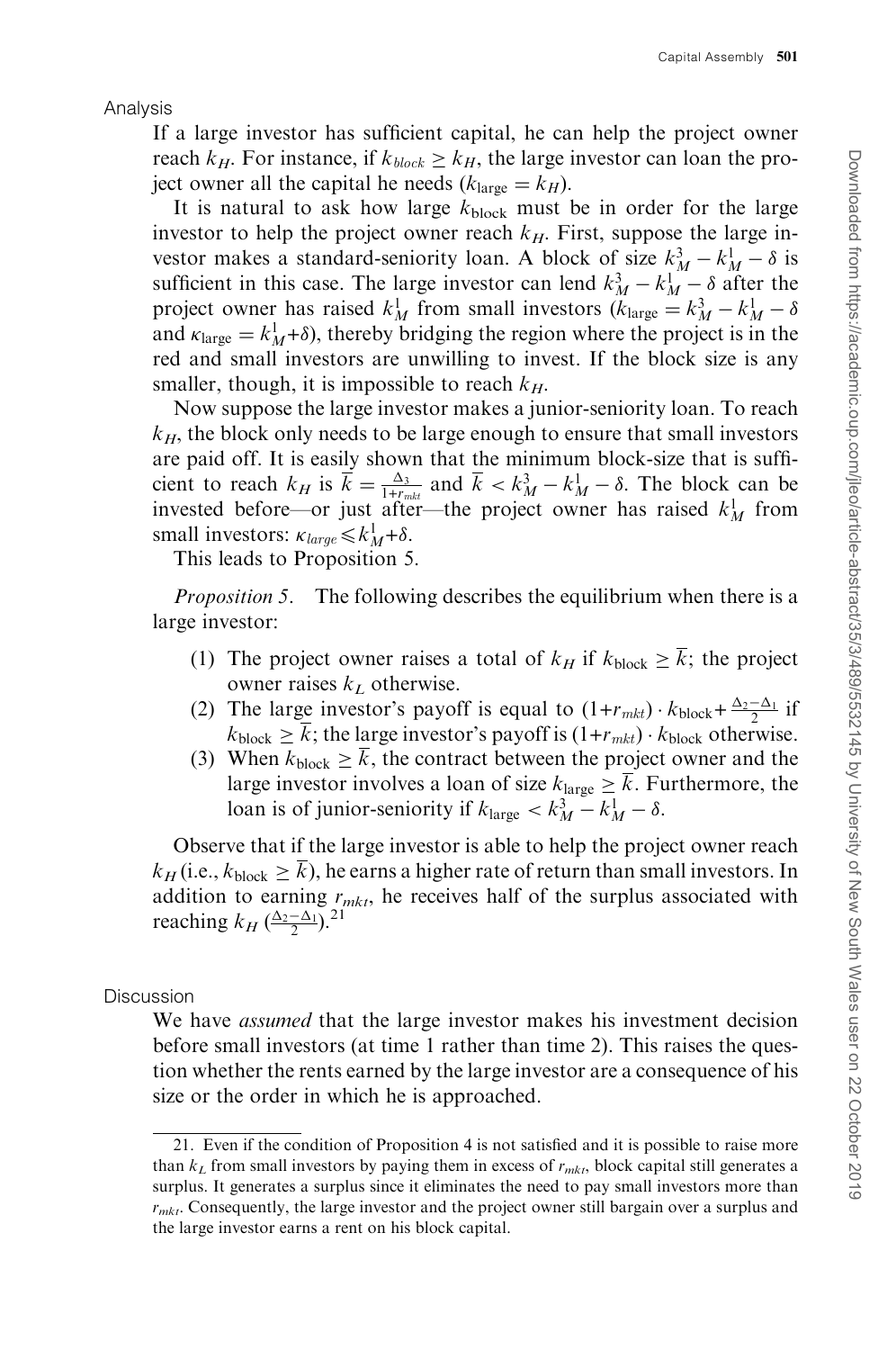Observe that the large investor is the *only investor* who values being approached first. A small investor would not value moving first since he cannot, through an anchor investment, help the project owner reach  $k<sub>H</sub>$ . In contrast to small investors, if the large investor moves early, he reduces strategic uncertainty for other investors and thereby increases their willingness to invest. Furthermore, by reducing the strategic uncertainty faced by small investors, the large investor reduces the strategic uncertainty he himself faces.

Therefore, even if the large investor must compete for the right to invest first, one would expect him to win this right—and at low cost. For instance, if the right to move first is determined through a second-price auction, the large investor will win the auction and pay zero since he is the only investor who positively values the right. $^{22}$ 

## 3.4 Other Production Functions

For ease of exposition, we restricted attention to production functions resembling the one in [Figure 1](#page-5-0). Our analysis easily extends to other production functions.

For instance, [Figure 2a](#page-14-0) shows a production function that exhibits increasing returns for low values of  $k$  rather than intermediate values of  $k$ . There is still a "good" equilibrium and a "bad" equilibrium. In the bad equilibrium, zero capital is invested in the project. In the good equilibrium,  $k_H$  is invested in the project. The good equilibrium generates a surplus of  $\Delta$ ; a block of capital of size k is needed in order to reach it since  $f(k)$  dips into the red—down to Line 2—between  $k = 0$  and  $k = k<sub>H</sub>$ .

[Figure 2b](#page-14-0) shows a more complicated production function.  $\pi(k) = f(k)$  $-(1+r_{mkt})k$  has three local maxima—at  $k_L$ ,  $k_M$ , and  $k_H$ . The project owner can reach  $k<sub>L</sub>$  without any help from a block investor because the project is in the black for all  $k \leq k_L$ . To reach  $k_M$ , the project owner must obtain some help from a large investor since the project dips into the red between  $k_L$  and  $k_M$ . The project dips down to Line 2 and hence a block of size  $k_1$  is required to reach  $k_M$ . To reach  $k_H$ , the project owner must obtain a larger block (of size  $\overline{k}_2$ ) because the project dips further into the red—down to Line 3—between  $k_M$  and  $k_H$ .

Proposition 6 provides a more formal statement of how our results generalize.

*Proposition 6.* Consider a project with a production function  $f(k)$ . Suppose, at time 1, the project owner receives a junior-seniority, anchor investment of size  $\overline{k}$  from a large investor at an interest rate  $r_{\text{large}}$  and sets out to raise an additional  $k^* - \overline{k}$  in capital from small investors at the

<sup>22.</sup> Note that if the project owner decides which investor moves first, he may be able to hold up the large investor and take some of his rents. However, such hold up is not possible in a market setting where block capital is scarce (Section 3.5).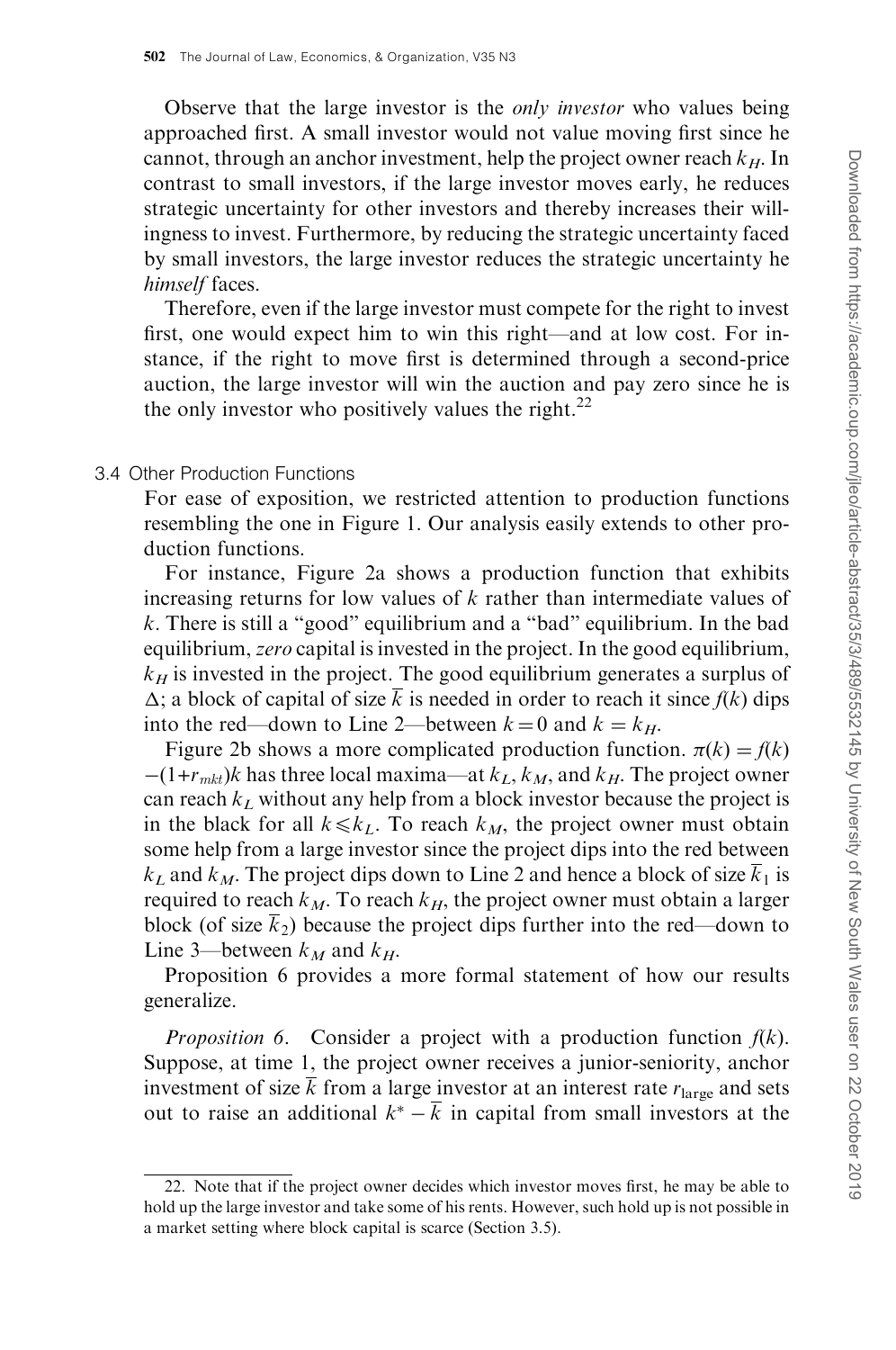<span id="page-14-0"></span>

Figure 2. Other Types of Production Functions.

market interest rate. In the resulting time-2 subgame, the project owner succeeds in raising  $k^* - \overline{k}$  from small investors if and only if:

 $f(k) - (1+r_{mkt})(k-\overline{k}) \ge 0$  for all values of  $k \le k^*$  that are multiples of  $\delta$ .

#### 3.5 Market Equilibrium

Our focus thus far has been on a single project and we have taken interest rates as exogenous. It is natural at this point to consider a market setting with many projects, in which interest rates are endogenous, and ask what a market equilibrium might look like.

A benchmark case to consider is a market with the following features:

- (1) There are multiple types of projects (where a project's type is defined by its production function); there are many projects of any given type.
- (2) Each project has a different owner.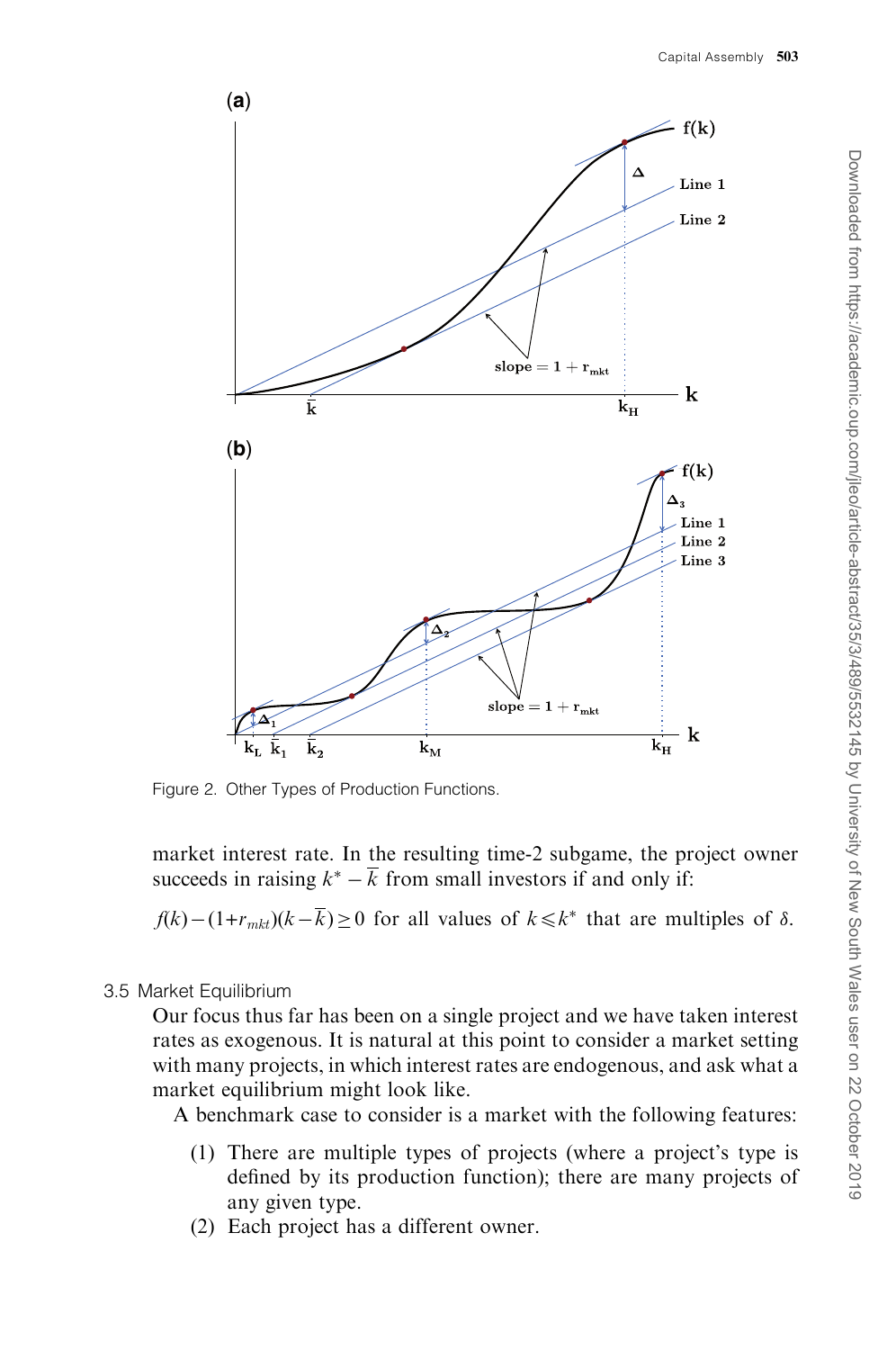- (3) A set of potential investors possess blocks of capital of varying sizes.
- (4) Potential investors prefer to invest their capital—rather than consume it—if they can earn an interest rate greater than or equal to  $r_0$ .
- (5) In aggregate, potential investors possess an infinite (or very large) amount of capital.
- (6) Block capital is scarce, however: for any  $k$ , there is a finite amount of capital in blocks of size  $k$  or greater.

What can we say about the market equilibrium? First, an investor's rate of return will depend upon the size of his capital block. Let  $r_{mkt}(k)$  denote the rate of return on a block of size k.

Second, larger blocks will earn (weakly) more than smaller blocks in the following sense:

$$
r_{mkt}(k_1+k_2)\cdot (k_1+k_2) \ge r_{mkt}(k_1)\cdot k_1 + r_{mkt}(k_2)\cdot k_2 \text{ for all } k_1, k_2.
$$

This follows from the fact that blocks can always be broken up into smaller pieces.

Third, there will be some threshold,  $\hat{k}$ , such that  $r_{mkt}(k) = r_0$  for  $k < \hat{k}$ and  $r_{mkt}(k) > r_0$  for  $k \geq \hat{k}$ . Investors with blocks of size  $\hat{k}$  or greater will serve as anchor investors for projects and thereby earn more than  $r_0$ . Investors with smaller blocks will not serve as anchor investors.

Fourth, anchor investors capture all of the surplus their blocks help to generate. For instance, suppose in the market equilibrium a project receives an anchor investment of size  $k$ . Suppose further that this anchor investment increases the overall level of investment in the project from  $k_L$ to  $k_H$ , generating a surplus of size  $\Delta_2 - \Delta_1$ . Then:

$$
r_{mkt}(\overline{k}) = r_0 + \frac{\Delta_2 - \Delta_1}{\overline{k}}.
$$

The reason block investors capture all of the surplus is that the supply of block capital is scarce relative to projects. In contrast, in Section 3.3, the surplus ( $\Delta_2 - \Delta_1$ ) was equally divided between the anchor investor and the project owner.

Finally, blocks will be deployed in equilibrium on the projects that maximize the size of the associated surplus ( $\Delta_2 - \Delta_1$ ). Given the scarcity of block capital, many projects will be undercapitalized in equilibrium. Furthermore, depending upon block interest rates, a project of the type shown in [Figure 2b](#page-14-0) might be funded up to  $k_M$  (rather than  $k_L$  or  $k_H$ ).<sup>23</sup>

<sup>23.</sup> The owner of a project of the type shown in Figure 2b will base his decision of how much capital to obtain on the interest premiums on blocks of capital of size  $\overline{k}_1$  and  $\overline{k}_2$ . If the project owner obtains  $k<sub>L</sub>$  units of capital, his payoff is  $f(k<sub>L</sub>) - (1+r<sub>mkt</sub>(0))k<sub>L</sub>$ . If the project owner obtains  $k_M$  (k<sub>H</sub>) units, his payoff is  $f(k_M) - (1 + r_{mkt}(0))k_M - (r_{mkt}(k_M) - r_{mkt}(0))k_1$  $(f(k_H) - (1+r_{mkt}(0))k_H - (r_{mkt}(k_H) - r_{mkt}(0))k_2$ ). The project owner will choose the level of funding so as to maximize his payoff.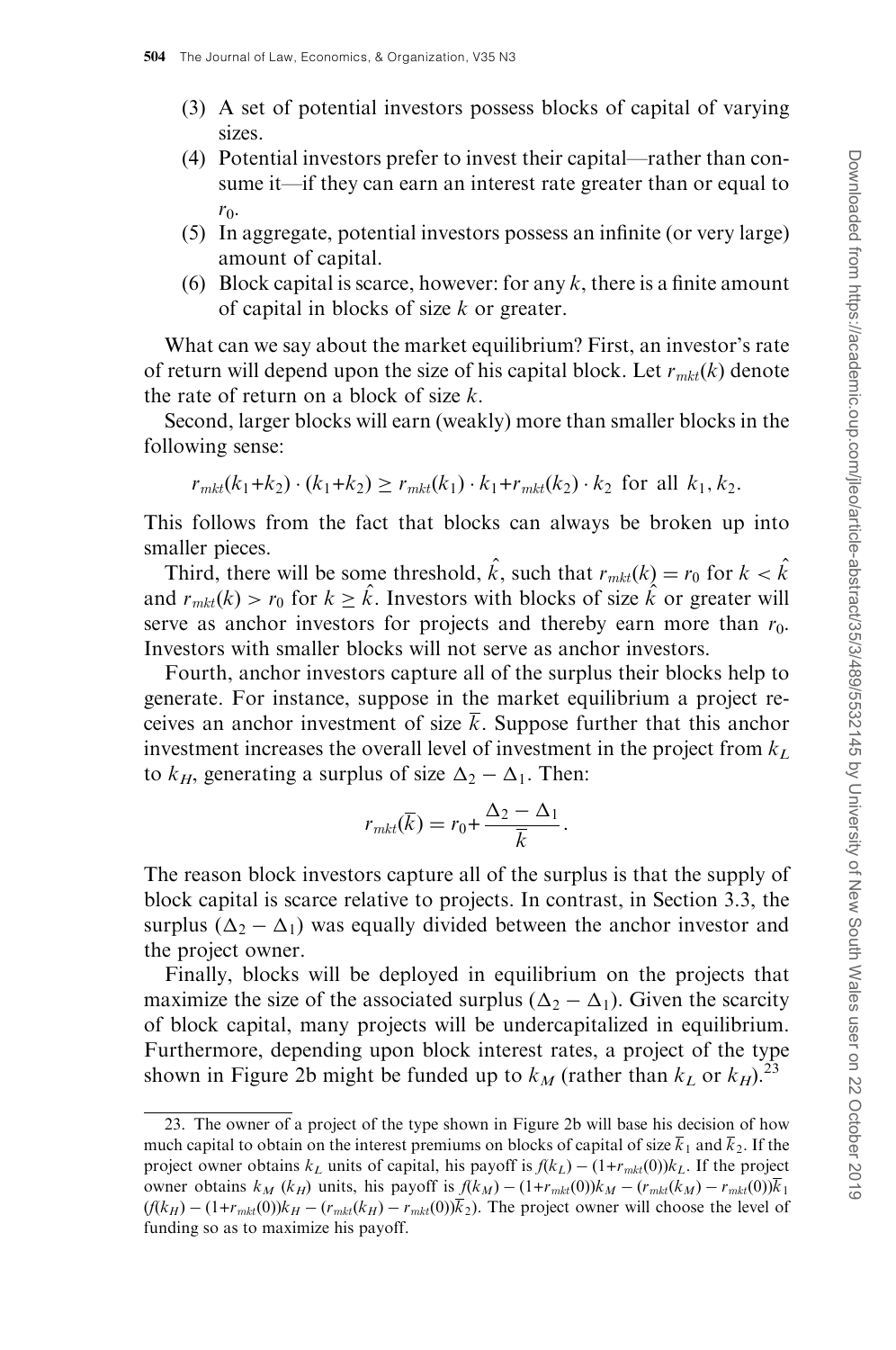Assumptions 1–6 are clearly strong and it is important to remember that they are only meant to serve as a benchmark. In particular, one could imagine settings where there are relatively few projects or where block capital is abundant. In such a setting,  $\Delta_2 - \Delta_1$  might by partially or wholly captured by the project owner.<sup>24</sup>

## Network Capital

If investors are networked, a central network actor might be able to substitute for block capital. The central actor might be able to use his position to coordinate small investors on a high level of investment (for instance, by flipping their "impulses"). We would expect such central actors to earn rents on their "network capital" equivalent to those earned by large investors.<sup>25</sup>

## 4. Discussion of the Model

In our model, block and network capital earn rents since they are scarce resources that are essential for capital assembly. A natural question is whether this finding is sensitive to the particular choice of modeling environment. We now consider a number of issues, in turn, that are potentially consequential.

First: could project owners and investors write conditional contribution contracts, whereby investors' capital only goes into a project if the total amount pledged is above a threshold? Such contracts would seem to solve the capital-assembly problem; hence one might expect to see them with great regularity. We do, in fact, see such contracts: "Kickstarter" being a notable example. However, conditional contribution contracts are far from ubiquitous, and this begs the question as to why. One reason is that it is usually easy to walk away from such pledges. An escrow account might help but such accounts are known to be far from airtight. Furthermore, there is an incentive to wait to contribute to see what other investors will do, which leads to a problem of a "race to the last." Waiting retains one's option value; and there is also an informational benefit of waiting.

Second: there would seem to be an incentive for project owners to start projects only after they have finished raising capital. A project owner who tries but fails to raise  $k_H$  could thereby invest only  $k_L$  in the project and return the remaining capital to investors. Although delaying the start of a project can help solve the capital-assembly problem, there may be large costs associated with delay. Furthermore, project delay may send a

<sup>24.</sup> A possible concern is that, under perfect competition, the project owner is not incentivized to coordinate small investors since he receives no rents from doing so. However, the perfect competition case is best thought of as a limiting case. When competition is strong but not perfect—the project owner is still properly incentivized.

<sup>25.</sup> For a formalization of this possibility, see our SSRN working article.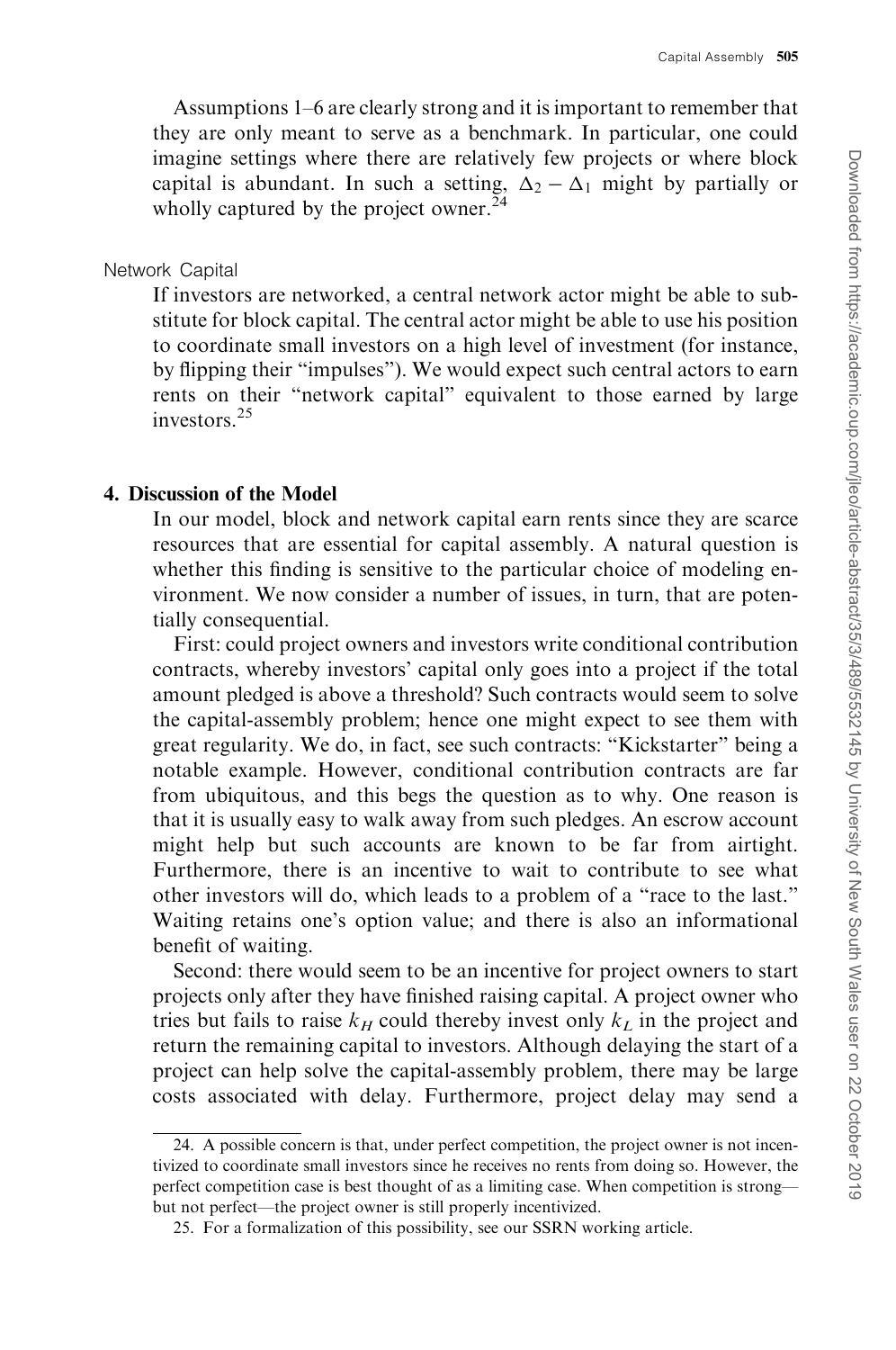negative signal to investors regarding a project owner's ability to raise capital.<sup>26</sup>

Third: arguably, the project owner faces strategic risk (not just investors). Put differently, in our model, the project owner moves before investors and so is not part of the introspective equilibrium at time 2. For instance, suppose the project owner decides the capital target,  $k<sub>P</sub>$ , at time 2 rather than time 1. In this case, continuing to approach investors past  $k<sub>L</sub>$ (i.e., choosing  $k_P > k_L$ ) is strategically risky for the project owner since he might fail to raise  $k_H$  and end up with a payoff below  $\Delta_1$ . The large investor is even more vital in this setting since he allays the fears not only of investors but also of the project owner. $27$ 

Fourth: one wonders whether the large investor solves the coordination problem merely by his presence. Even without investing, small investors' fears might be allayed by the thought that the large investor will do so should the project run into trouble. The large investor must actually make an anchor investment to solve the coordination problem if small investors believe there is even a small chance the large investor will disappear. In a market setting, furthermore, large investors are unlikely to stay around in perpetuity as there are alternative projects in which they can invest.

Fifth: our model suggests that small investors might want to contract with a proxy to act on their collective behalf. The proxy would allow the small investors to behave as if they were a single, large investor. Arguably, private equity and activist hedge funds play such a role. An issue, however, is that it may be hard to align the proxy's interests with those of small investors. Such moral hazard considerations explain, for instance, why there are typically limits placed on the size of single investments, and the class of securities in which fund managers can invest.

Sixth: our model assumes that small investors commit to an investment policy. In the absence of commitment, the "bad" equilibrium can unravel. If the project owner tries to raise  $k_H$ , the last investor needed to reach  $k_H$ will invest; the second-to-last investor, recognizing this, will invest; by iteration, all investors are prepared to invest. This unraveling argument is fragile, however. For instance, it falls apart if the project's return  $(f(k))$  is not strict common knowledge.<sup>28</sup>

<sup>26.</sup> Furthermore, there might be transaction costs or liquidation costs associated with temporarily investing funds in the market.

<sup>27.</sup> Note that, if the large investor invests early, it reduces strategic uncertainty for himself as well as other players.

<sup>28.</sup> To illustrate why common knowledge matters, consider a setup as in Section 3.1 with one difference: while each investor knows the value of  $k_M^3$ ,  $k_M^3$  (the point where the project moves from "red" back to "black") is not common knowledge. If the project owner has already raised  $k \geq k_M^3$ , investors will contribute to the project. The last investor needed to reach  $k_M^3$  will also invest in the project given that he can tip the project into the black. However, it does not follow by backward induction that the second-to-last investor needed to reach  $k_M^3$  will be willing to invest. While the second-to-last investor understands that the next investor can tip the project into the black, he does not know whether the next investor will understand this himself (given that  $k_M^3$  is not common knowledge). Hence, the unraveling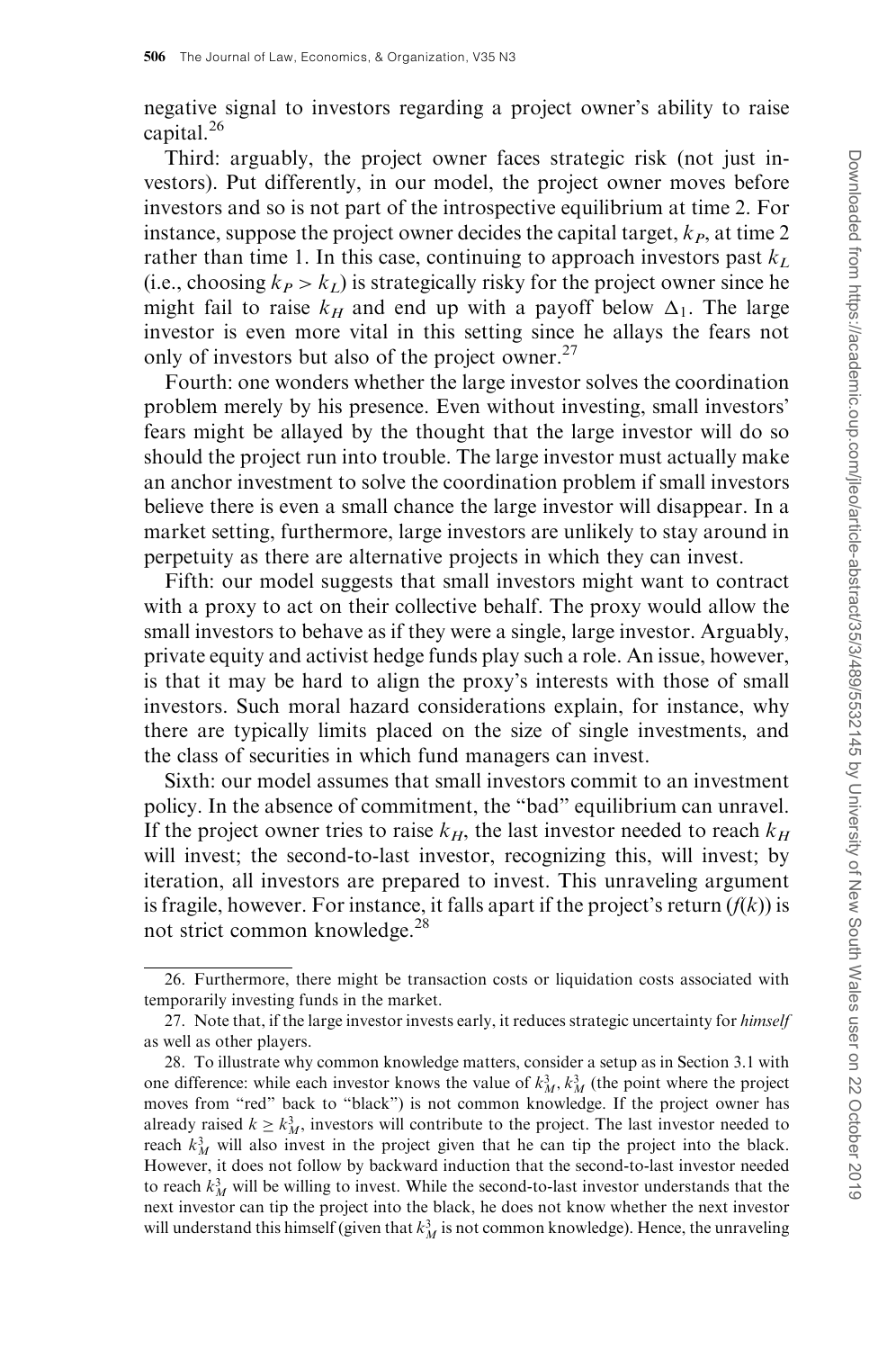Seventh: We have assumed that small investors do not condition their strategies on the order in which they are approached. This may be a realistic assumption since investors may not know who has been approached before them. However, were investors able to condition their strategies on order (i.e.,  $a_i(\kappa, order)$ ), it would not change conclusions. In this case, there is an analog of Proposition 3 in which the project owner only raises  $k_M^1$  from small investors when he sets out to raise  $k_H$ .

Eighth: large investors in our model subordinate their claims to those of small investors (either by taking equity or junior debt in the project). This prediction is stark and may not perfectly reflect what we see in reality. The starkness of this prediction is an artifact, though, of our assumption that the project is riskless (i.e., our assumption that  $f(k)$  is non-random). Recall that a large investor subordinates his claim in our model because it reduces the amount of capital he needs to invest to bring about the "good equilibrium." If the project is risky, however, there is an additional consideration. The large investor exposes himself to greater risk if he subordinates his claim. This second consideration might outweigh the first.

#### 5. Concluding Remarks

In this article, we have examined the capital-assembly problem, which arises when there are increasing returns to investment. We have argued that holders of block capital play an important role in capital assembly. By serving as anchor investors for projects, they can increase the overall level of investment. Similarly, central network actors are important because they can use their position to coordinate small investors.

The potentially large returns earned by holders of block and network capital have implications for income inequality. Our theory also has implications for corporate finance. The problem we study may have a range of further implications. It is common (e.g., in growth theory) to assume that projects/ideas are in short supply. In contrast, the scarce resources in our theory are network and block capital. Our theory therefore shifts the focus from the challenge of generating ideas to the challenge of implementing and executing them.

## Appendix

Proof of Proposition 1. Suppose the project owner follows Strategy 1 at time 1 (i.e., he chooses  $k_P = k_L$  and  $r_P = r_{mkt}$ ). Let us consider the resulting time-2 subgame.

It is clearly an equilibrium for all investors to choose  $a(\kappa) = 1$  for all  $\kappa < k_P$ . Hence, an equilibrium exists in which the project owner raises  $k_L$ .

argument breaks down. One way to think about anchor investments is that they reduce the need for common knowledge.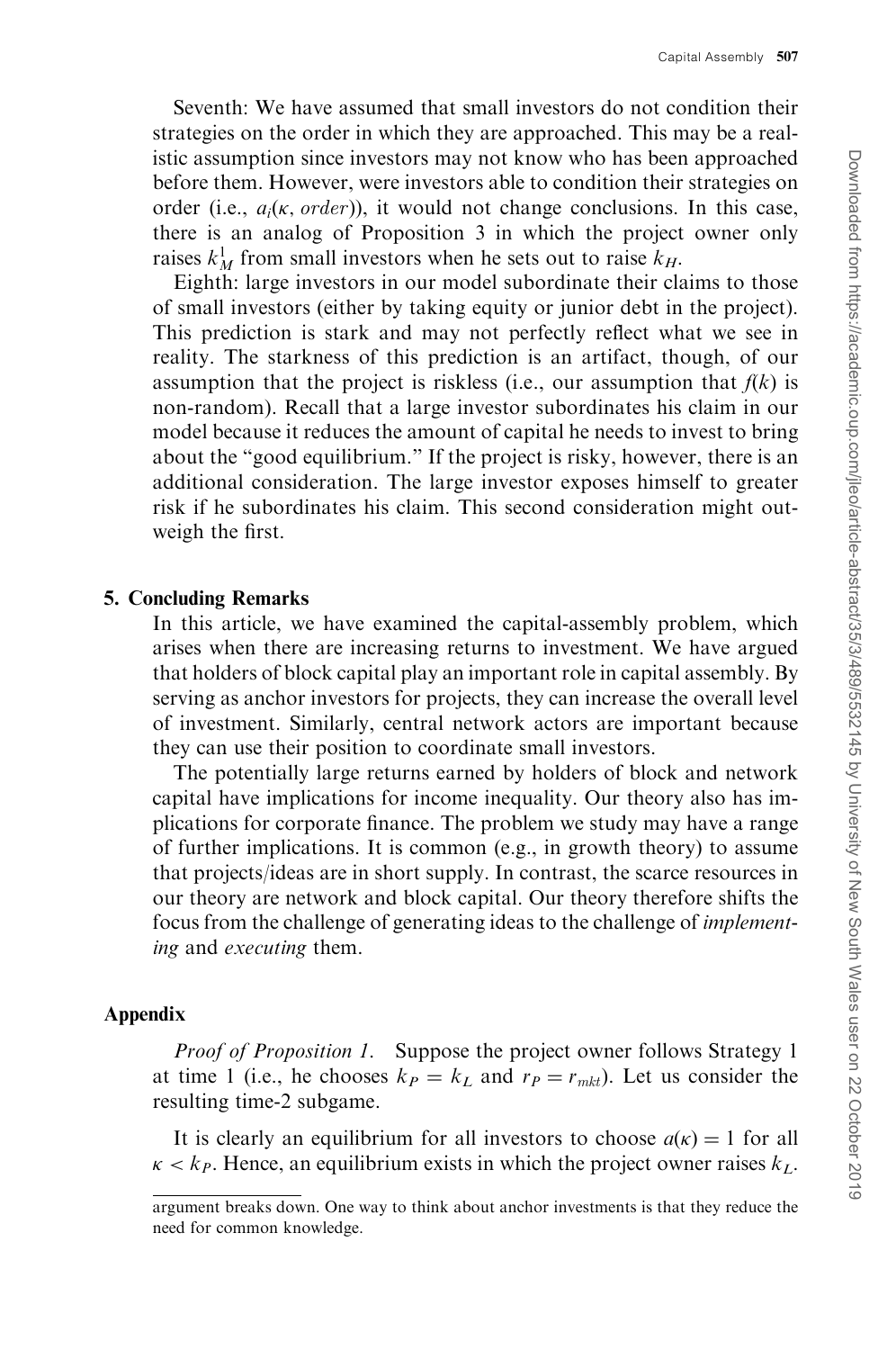Furthermore, this is the unique equilibrium in which the project owner raises  $k<sub>L</sub>$  since, if the project owner is going to raise  $k<sub>L</sub>$ , it is optimal for an investor to choose  $a(\kappa) = 1$  for all  $\kappa < k_P$  (given the tie-breaking rule).

We can prove by contradiction that an equilibrium does not exist in which the project owner raises less than  $k<sub>L</sub>$ . Suppose the project owner raises  $\hat{k} < k_L$  in equilibrium with positive probability. Given that the project is in the "black" for all  $k \in [0, k<sub>L</sub>]$  and given investors' tie-breaking rule, investors will all choose  $a(\hat{k}) = 1$ . Therefore, if the project owner manages to raise  $\hat{k}$ , investors always give him additional capital. It follows that the project owner can never raise exactly  $\hat{k}$  (which is a contradiction). This completes the proof.  $\Box$ 

*Proof of Proposition 2.* Suppose the project owner follows Strategy 2 at time 1 (i.e., he chooses  $k_P = k_H$  and  $r_P = r_{mkt}$ ). Let us consider the resulting time-2 subgame.

We can prove by contradiction that an equilibrium does not exist in which the project owner raises  $\hat{k} \in (k_M^1, k_M^3)$  with positive probability. Suppose such an equilibrium exists. Given that the project is in the "red" at  $\hat{k}$ , investors' payoffs are lower than they would be if they never invested in the project. Hence, investors are not best-responding (which is a contradiction).

We can also prove by contradiction that an equilibrium does not exist in which the project owner raises less than  $k_M^1$ . Suppose the project owner raises  $\hat{k} < k_M^1$  in equilibrium with positive probability. Given that the project is in the "black" for all  $k \in [0, k_M^1]$  and given investors' tie-breaking rule, investors will all choose  $a(\hat{k}) = 1$ . Therefore, if the project owner manages to raise  $\hat{k}$ , investors always give him additional capital. It follows that the project owner can never raise exactly  $\hat{k}$  (which is a contradiction).

Furthermore, by an analogous argument, an equilibrium does not exist in which the project owner raises  $\hat{k}_{\infty} \in [k_M^3, k_H)$  with positive probability.

To summarize, for all values of  $\hat{k}$  except  $k_M^1$  and  $\hat{k}^H$ , we have ruled out that the project owner can raise  $\hat{k}$  with positive probability in equilibrium.

Now, suppose the project owner raises  $k_M^1$  with positive probability. Given that the project dips into the red when  $k \in (k_M^1, k_M^3)$ , investors all prefer to choose  $a(k_M^1) = 0$ . If investors all choose  $a(k_M^1) = 0$ , the project owner cannot raise more than  $k_M^1$ . Furthermore, we have already shown that an equilibrium does not exist in which the project owner raises less than  $k_M^1$  with positive probability. Hence, if the project owner raises  $k_M^1$ with positive probability in equilibrium, he raises  $k_M^1$  with probability 1 in equilibrium.

At this point, we have shown that at most two types of equilibria exist: (1) an equilibrium in which the project owner raises  $k_M^1$  with probability 1, and (2) an equilibrium in which the project owner raises  $k<sub>H</sub>$  with probability 1. Let us now show existence of such equilibria.

It is clearly an equilibrium for all investors to choose  $a(\kappa) = 1$  for  $\kappa <$  $k_M^1$  and  $a(\kappa) = 0$  for  $\kappa \ge k_M^1$ . This results in the project owner raising  $k_M^1$ .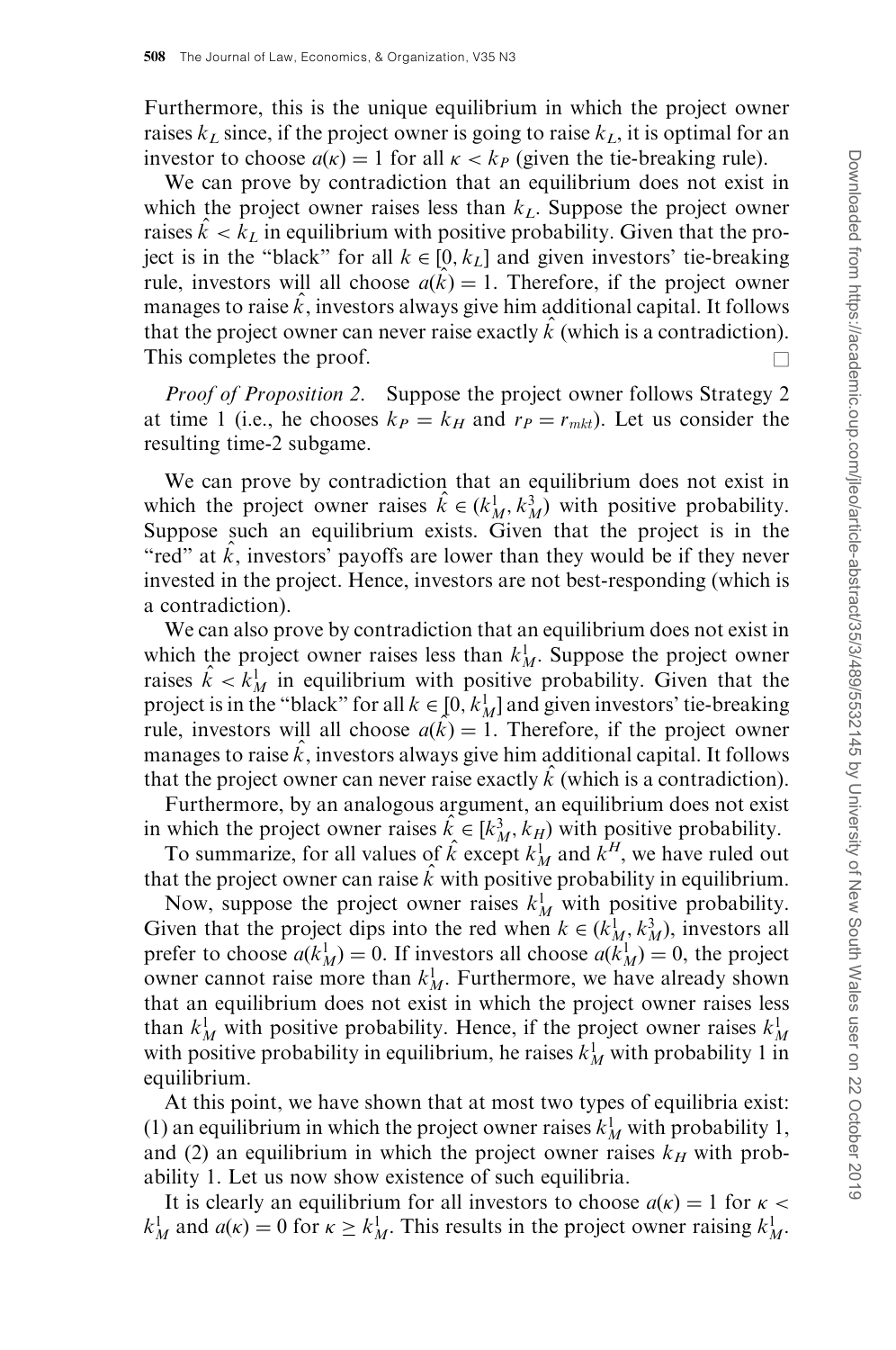Furthermore, this is the unique equilibrium in which the project owner raises  $k_M^1$  since, if the project owner is going to raise  $k_M^1$ , it is optimal for investors to choose  $a(\kappa) = 1$  for  $\kappa < k_M^1$  and  $a(\kappa) = 0$  for  $\kappa \ge k_M^1$  (given their tie-breaking rule).

It is also clearly an equilibrium for investors to choose  $a(\kappa) = 1$  for all  $\kappa$ . This results in the project owner raising  $k<sub>H</sub>$ . Furthermore, this is the unique equilibrium in which the project owner raises  $k_H$  since, if the project owner is going to raise  $k_H$ , it is optimal for investors to choose  $a(\kappa) = 1$ for all  $\kappa$  (given their tie-breaking rule). This completes the proof.

Proof of Proposition 3. Suppose the project owner follows Strategy 2 at time 1 (i.e., he chooses  $k_P = k_H$  and  $r_P = r_{mkt}$ ). Let us consider the resulting time-2 subgame. In particular, let us examine what happens in the time-2 subgame when investors are at level  $k$ .

When investors are at level 0, they simply follow their impulses.

When investors are at level 1, they choose not to invest  $(a_i(\kappa) = 0)$  for  $\kappa < k_M^3 - \delta$  and they choose to invest  $(a_i(\kappa) = 1)$  for  $\kappa \ge k_M^3 - \delta$ . The reason is as follows. When  $\kappa \geq k_M^3 - \delta$ , it makes sense to invest since there is no risk the project will end up in the "red." (Furthermore, investors believe there is a positive probability they will be approached by a project owner who has raised  $\kappa \geq k_M^3 - \delta$ .) On the other hand, if investor *i* invests when  $\kappa < k_M^3 - \delta$ , he believes there is a positive probability he will have invested in a project that ends up in the "red." Consequently, it does not make sense to invest when  $\kappa < k_M^3 - \delta$ .

When investors are at level 2, they choose to invest if and only if  $\kappa = 0$ . The reason is as follows. Since each investor believes other investors are at level 1, they believe there is zero probability of being approached by a project owner who has raised  $\kappa > 0$ . Investors choose  $a_i(\kappa) = 0$  for  $\kappa > 0$ given their tie-breaking rule. On the other hand, there is a positive probability of being approached by a project owner who has raised  $\kappa = 0$ . Furthermore, there is zero probability of the project ending up in the "red" if investor *i* invests when  $\kappa = 0$ ; hence, investor *i* will choose to do so.

When investors are at level 3, they choose to invest if and only if  $\kappa \leq \delta$ . The reasoning is analogous to the reasoning for level 2. Given other investors are believed to be at level 2, investors assign zero probability to being approached by a project owner who has raised  $\kappa > \delta$ . Hence, investors choose  $a_i(\kappa) = 0$  for  $\kappa > \delta$ . On the other hand, there is a positive probability of being approached by a project owner who has raised  $\kappa \leq \delta$ . Furthermore, there is zero probability of the project ending up in the "red" if investor *i* invests when  $\kappa \leq \delta$ ; hence, investor *i* will choose to do so.

Applying the same logic, at level 4, investors will invest if and only if  $\kappa \leq 2\delta$ . At level 5, investors will invest if and only if  $\kappa \leq 3\delta$ . Eventually, we will reach a level  $\hat{k}$  where investors invest if and only if  $\kappa < k_M^1$ .

Observe that, at level  $k+1$ , investors follow that same strategy as at level Observe that, at level  $k+1$ , investors follow that same strategy as at level  $\hat{k}$ : they invest if and only if  $\kappa < k_M^1$ . We conclude, then, that in the limit as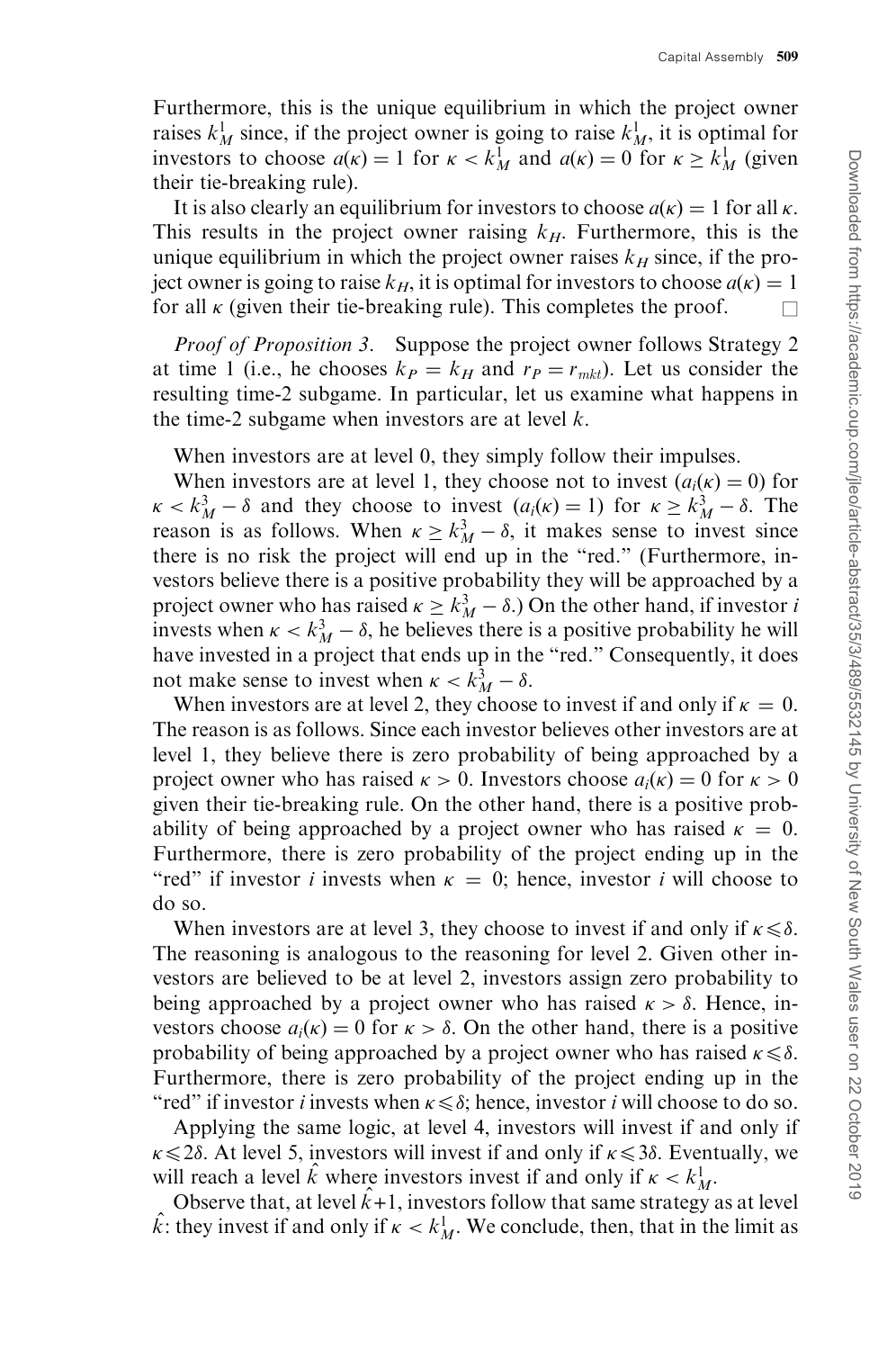$k \rightarrow \infty$ , investors' strategy is to invest if and only if  $\kappa < k_M^1$ . This results in the project owner raising  $k_M^1$  units of capital in the introspective equilibrium. This completes the proof.

Proof of Proposition 4. Suppose the project owner follows a "Strategy 3" of the form  $r_P = \tilde{r}$  and  $k_P = \tilde{k}$ , where  $\tilde{r} > r_{mkt}$  and  $\tilde{k} = \arg \max_k [f(k) (1+\tilde{r})k$ . Let us consider the resulting time-2 subgame. In particular, let us examine what happens in the time-2 subgame when investors are at level  $k$ .

When investors are at level 0, they simply follow their impulses.

Provided investors are sufficiently risk averse, at level 1 they choose not to invest for  $\kappa < k_M^3 - \delta$  and they choose to invest for  $\kappa \ge k_M^3 - \delta$ . The reason is as follows. When  $\kappa \geq k_M^3 - \delta$ , it makes sense to invest since there is no risk of the project yielding investors a return below  $r_{mkt}$  (note: there is a risk still of the project yielding a return below  $\tilde{r}$ ). (Furthermore, investors believe there is a positive probability they will be approached by a project owner who has raised  $\kappa \geq k_M^3 - \delta$ ). When  $\kappa < k_M^3 - \delta$ , investors believe there is a positive probability that the project will yield them a return below  $r_{mkt}$ . There is also an upside risk to investing: the project yields investors a return above  $r_{mkt}$  with positive probability. However, if investors are sufficiently risk averse (i.e.,  $\rho > \overline{\rho}$ ), it follows from Jensen's inequality that the downside risk will outweigh the upside risk and they will choose not to invest when  $\kappa < k_M^3 - \delta$ .

The remainder of the proof follows along identical lines to the proof of Proposition 3. At level 2, investors choose to invest if and only if  $\kappa = 0$  (see the proof of Proposition 3 for the reasoning). At level 3, investors choose to invest if and only if  $\kappa > \delta$ . Eventually, we reach a level  $\hat{k}$  where investors invest if and only if  $\kappa < k_M^1$ . For levels greater than  $\hat{k}$ , investors follow the same strategy as at level  $\hat{k}$ . Hence, we conclude that in the limit as  $k \rightarrow \infty$ , investors' strategy is to invest if and only if  $\kappa < k_M^1$ . This results in the project owner raising  $k_M^1$  units of capital in the introspective equilibrium.

Observe that the project owner's payoff in equilibrium is 0. Hence, the project owner prefers Strategy 1 (which yields a payoff of  $\Delta_1$ ) to Strategy 3. This completes the proof.

Proof of Proposition 5. Part 1 of the proposition follows immediately from the assumption of efficient Nash bargaining and the observation that it is possible to reach  $k_H$  (and generate a surplus of  $\Delta_2 - \Delta_1$ ) if and only if the large investor's block is of size  $\overline{k}$  or greater. Part 2 follows from the assumption of 50-50 Nash bargaining, which means that the large investor receives half the surplus  $\left(\frac{\Delta_2 - \Delta_1}{2}\right)$  whenever a surplus is generated. Part 3 follows from the observation that, if  $k_{\text{large}} < k_M^3 - k_M^1 - \delta$ , it is only possible to reach  $k_H$  if the large investor's loan is junior seniority. This completes the proof.  $\Box$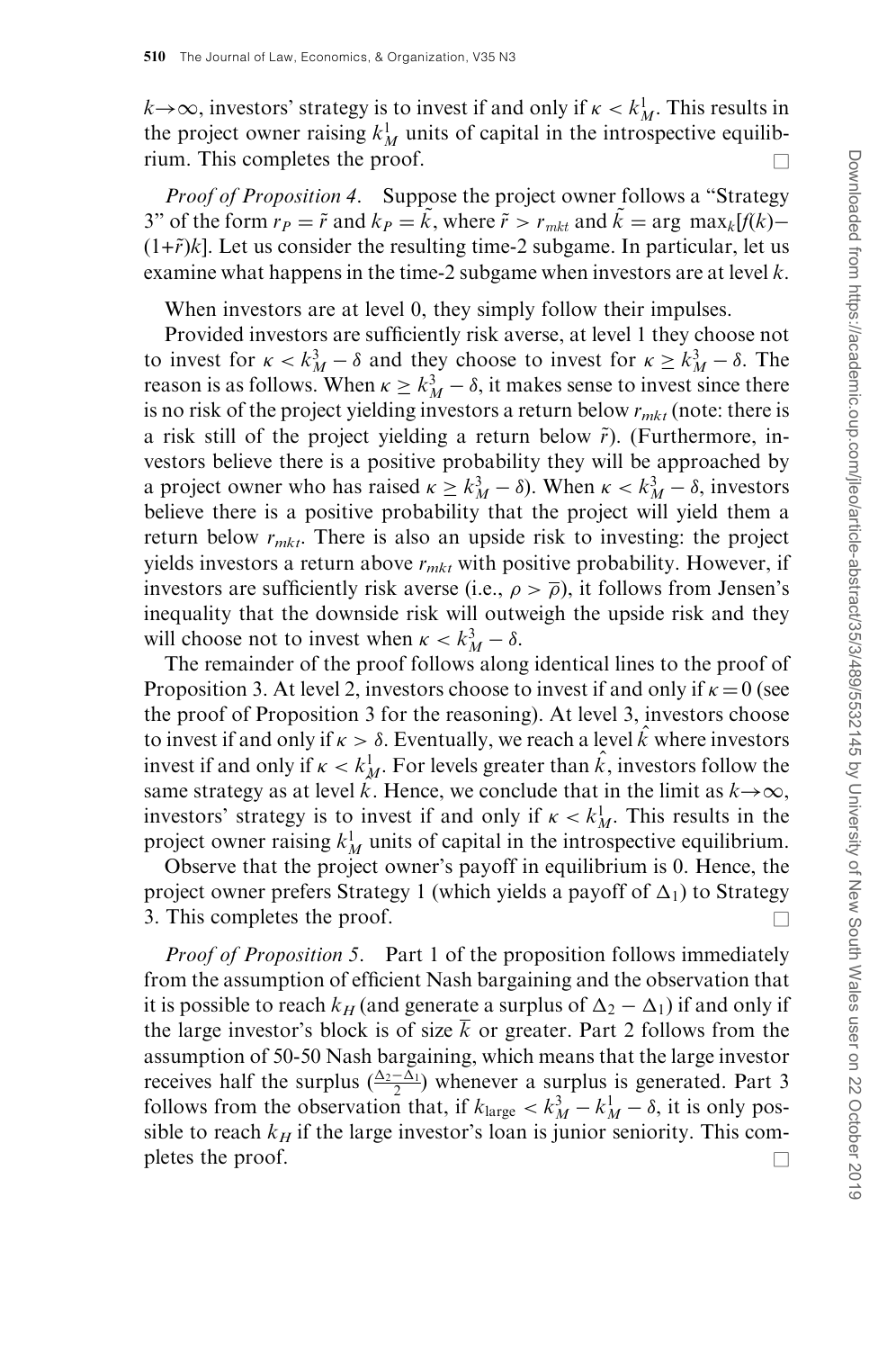<span id="page-22-0"></span>Proof of Proposition 6 Consider the time-2 subgame described in the statement of Proposition 6.

First, suppose  $f(k) - (1+r_{mkt})(k - \overline{k}) \ge 0$  for all values of  $k \le k^*$  that are multiples of  $\delta$ . The large investor's junior-seniority investment of size  $k$ ensures that small investors cannot earn less than  $r_{mkt}$  if they invest in the project. Therefore, it is quite clear that, in the introspective equilibrium, small investors always invest  $(a_i(\kappa) = 1$  for all value of  $\kappa$ ) and the project owner succeeds in raising  $k^* - \overline{k}$ .

Now suppose  $f(k) - (1+r_{mkt})(k - \overline{k}) < 0$  for some values of  $k \leq k^*$  that are multiples of  $\delta$ . Let  $\hat{k}$  denote the minimum such value of k. Following an argument identical to that given in the proof of Proposition 3, the introspective equilibrium involves agents agreeing to invest if and only if  $\kappa < \hat{k} - \delta$ . Hence, the project owner only raises  $\hat{k} - \delta$  units of capital from small investors. This completes the proof.  $\Box$ 

#### References

- Aghion, Philippe and Peter Howitt. 1992. "A Model of Growth through Creative Destruction," 60 Econometrica 323–51.
- Akerlof, Robert and Richard Holden. 2016. "Movers and Shakers," 131 Quarterly Journal of Economics1849–74.
- Andreoni, James. 1998. "Toward a Theory of Charitable Fund-Raising," 106 Journal of Political Economy 1186–213.
- Bary, Andrew, "Warren Buffett Makes an Offer Goldman Sachs Can't Refuse," Wall Street Journal, September 28, 2008.
- Becht, Marco, Patrick Bolton, and Ailsa Röell. 2003. "Corporate Governance and Control," in G. Constantinides, M. Harris, and R. Stulz, eds., Handbook of the Economics of Finance, North-Holland.
- Bernstein, Shai and Eyal Winter. 2012. "Contracting with Heterogeneous Externalities," 4 American Economic Journal: Microeconomics 50–76.
- Bonacich, Phillip. 1972. "Factoring and Weighting Approaches to Status Scores and Clique Identification," 2 Journal of Mathematical Sociology 113–20.
- Burt, Ronald S. 2004. "Structural Holes and Good Ideas," 110 American Journal of Sociology 349–99.
- Cooper, Russell, Douglas V. DeJong, Robert Forsythe, and Thomas W. Ross. 1990. "Selection Criteria in Coordination Games: Some Experimental Results," 80 American Economic Review 233–81.
- Corsetti, Giancarlo, Bernardo Guimaraes, and Nouriel Roubini. 2006. "International Lending of Last Resort and Moral Hazard: A Model of IMF's Catalytic Finance," 53 Journal of Monetary Economics 441–71.
- Crawford, Vincent P., Miguel A. Costa-Gomes, and Nagore Iriberri. 2013. "Structural Models of Nonequilibrium Strategic Thinking: Theory, Evidence, and Applications," 51 Journal of Economic Literature 5–62.
- Friend, Tad, "Tomorrow's Advance Man," New Yorker, May 18, 2015.
- Gompers, Paul, Josh Lerner, and David Scharfstein. 2005. "Entrepreneurial Spawning: Public Corporations and the Genesis of New Ventures, 1986 to 1999," 60 Journal of Finance 577–614.
- Grossman, Sanford J. and Oliver D. Hart. 1980. "Takeover Bids, the Free-Rider Problem, and the Theory of the Corporation," Bell Journal of Economics 42–64.
- Guiso, Luigi, Paola Sapienza, and Luigi Zingales. 2004. "The Role of Social Capital in Financial Development," 94 American Economic Review 526–56.